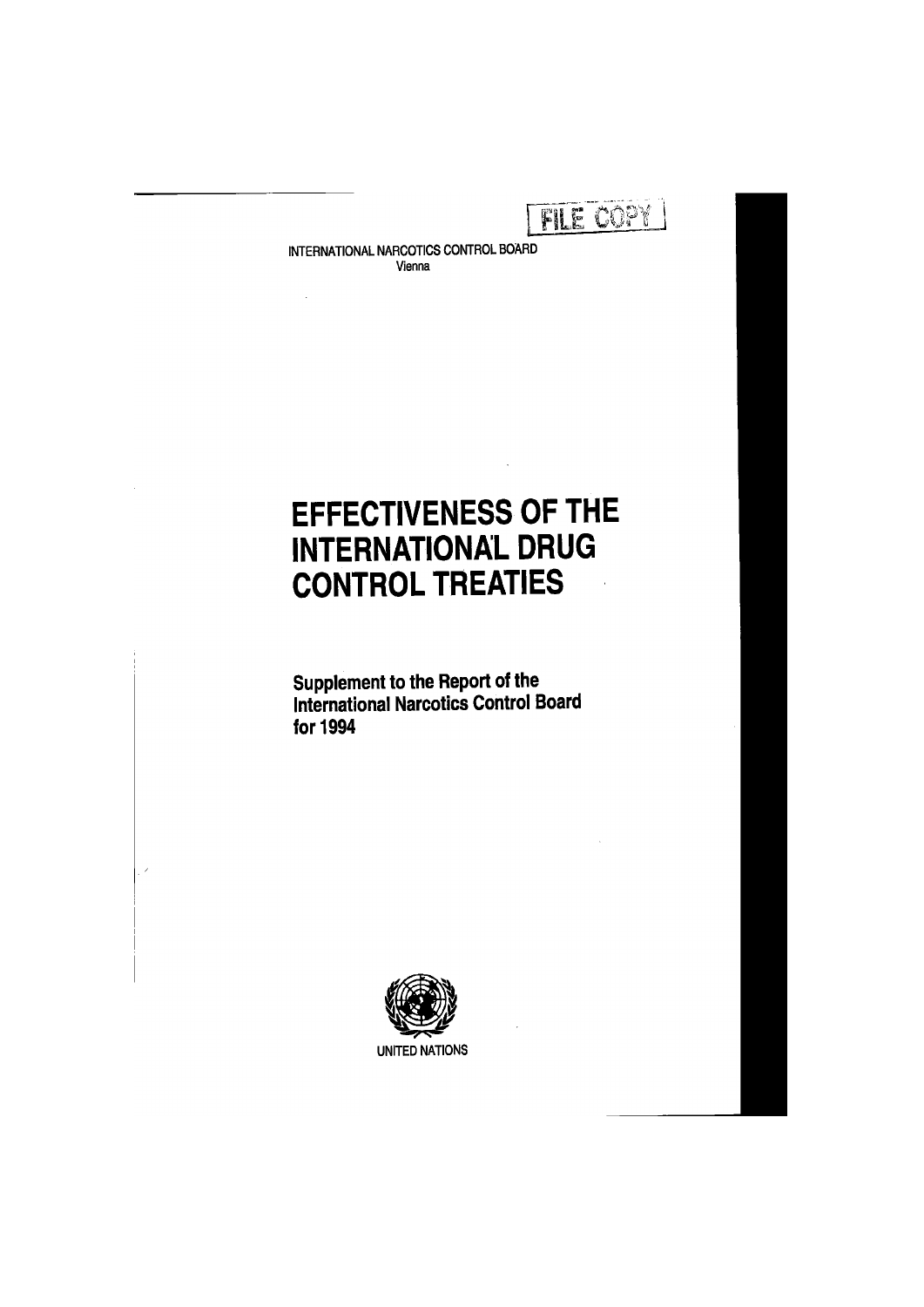# REPORTS PUBLISHED BY THE INTERNATIONAL NARCOTICS CONTROL BOARD IN 1994

The *Report of the International Narcotics Control Board for 1994* (E/INCB/1994/1) is supplemented by the following technical reports:

*Psychotropic Substances: Statistics for 1993; Assessments of Medical and Scientific Requirements for Substances in Schedules II, III and TV; Requirement of Import Authorizations for Substances in Schedules III and IV* (E/INCB/1994/3)

*Precursors and Chemicals Frequently Used in the Illicit Manufacture of Narcotic Drugs and Psychotropic Substances: Report of the International Narcotics Control Board for 1994 on the Implementation of Article 12 of the United Nations Convention against Illicit Traffic in Narcotic Drugs and Psychotropic Substances of 1988* (E/INCB/1994/4)

*Narcotic Drugs: Estimated World Requirements for 1995; Statistics for 1993* (E/INCB/ 1994/2)

This year, the Board has issued an additional supplement: *Effectiveness of the International Drug Control Treaties: Supplement to the Report of the International Narcotics Control Board for 1994*  (E/INCB/1994/1/Supp.l). All of the above-mentioned reports are issued as United Nations sales publications.

The updated lists of substances under international control, comprising narcotic drugs, psychotropic substances and substances frequently used in the illicit manufacture of narcotic drugs and psychotropic substances, are contained in the latest editions of the annexes to the statistical forms ("Yellow List", "Green List" and "Red List"), which are also issued by the Board.

# CONTACTING THE INTERNATIONAL NARCOTICS CONTROL BOARD

The secretariat of the Board may be reached at the following address:

Vienna International Centre Room E-1313 P.O. Box 500 A-1400 Vienna Austria

In addition, the following may be used to contact the secretariat:

| Telephone:     | (43 1) 21345          |
|----------------|-----------------------|
| Telex          | 135612                |
| Telefacsimile: | (43 1) 2309788/232156 |
| Cables:        | unations vienna       |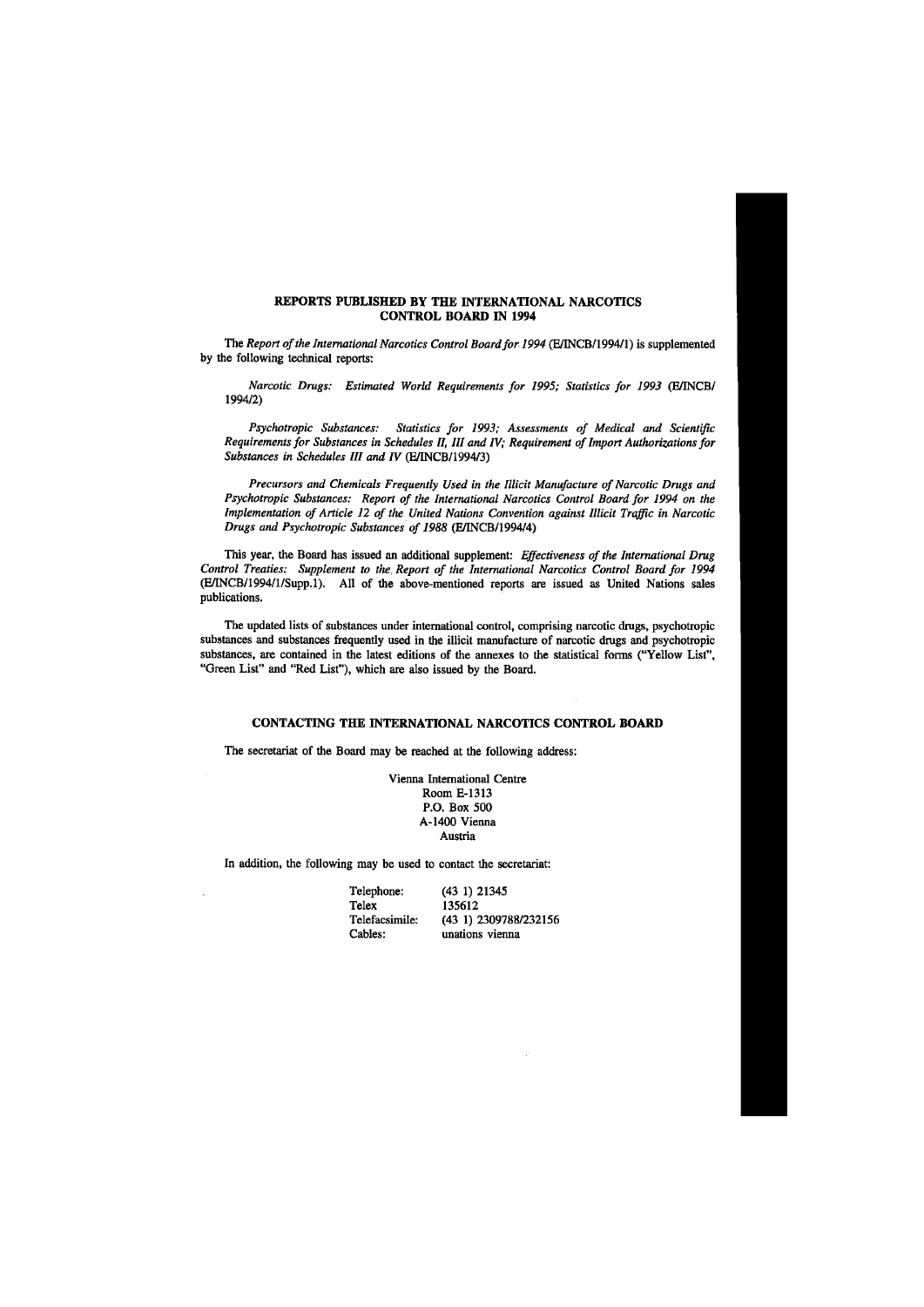**INTERNATIONAL NARCOTICS CONTROL BOARD Vienna** 

# EFFECTIVENESS OF THE INTERNATIONAL DRUG CONTROL TREATIES

Supplement to the Report of the International Narcotics Control Board for 1994



**UNITED NATIONS New York, 1995** 

 $\mathcal{L}_{\text{max}}$  and  $\mathcal{L}_{\text{max}}$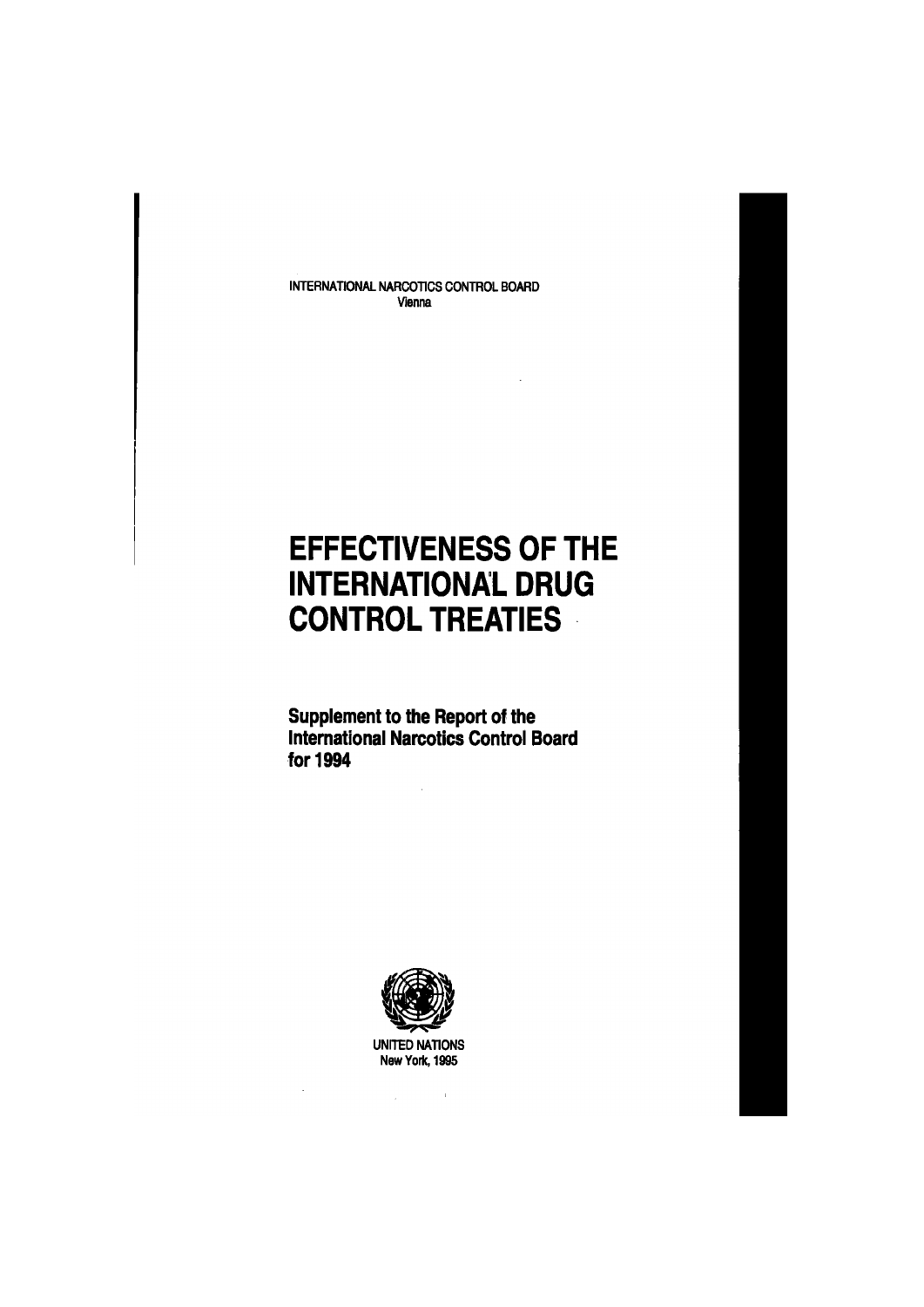E/INCB/1994/l/Supp. 1

 $\sim 100$ 

 $\mathcal{L}(\mathcal{L}^{\mathcal{L}})$  , and  $\mathcal{L}(\mathcal{L}^{\mathcal{L}})$ 

 $\sim 10^6$ 

UNTTED NATIONS PUBLICATION Sales No.: E.95.XI.5 ISBN 92-1-148095-7

 $\mathcal{L}^{\text{max}}_{\text{max}}$  and  $\mathcal{L}^{\text{max}}_{\text{max}}$ 

 $\sim 10^7$ 

 $\label{eq:2.1} \frac{1}{\sqrt{2}}\int_{\mathbb{R}^3}\frac{1}{\sqrt{2}}\left(\frac{1}{\sqrt{2}}\right)^2\frac{1}{\sqrt{2}}\left(\frac{1}{\sqrt{2}}\right)^2\frac{1}{\sqrt{2}}\left(\frac{1}{\sqrt{2}}\right)^2\frac{1}{\sqrt{2}}\left(\frac{1}{\sqrt{2}}\right)^2.$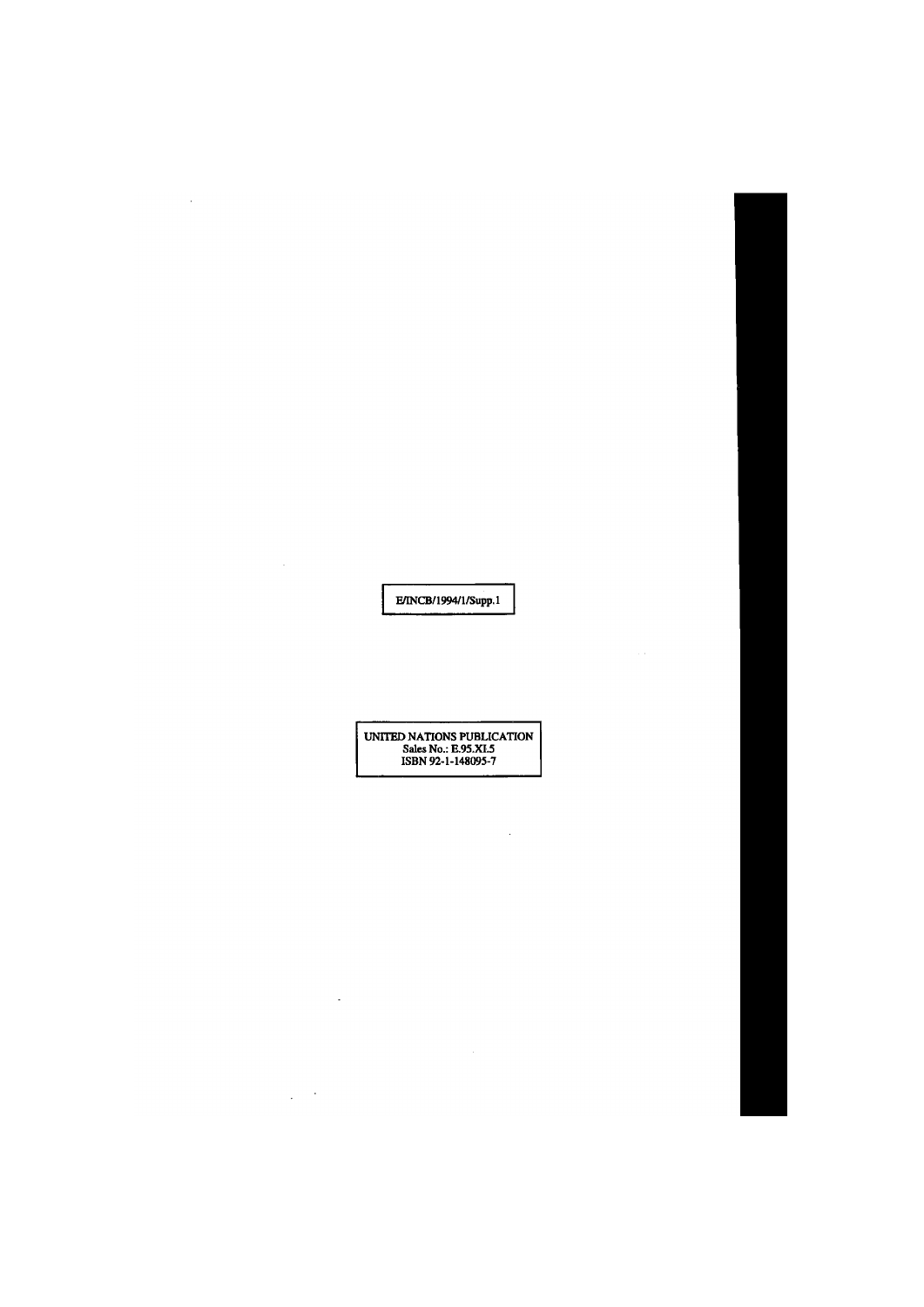#### **Foreword**

For centuries, drug abuse has been an international problem because it has not been possible to confine drugs to their places of origin. Modern methods of transport and communication have increased and facilitated the dissemination of all drugs of abuse, both licit and illicit. Although attention has tended to be focused on the illicit spread and use of heroin, cocaine and cannabis, there is also a vast global trade in legal, recreational drugs such as tobacco and alcohol, as well as in products such as tranquillizers and hypnotics, which have legitimate medical uses but which are also drugs of abuse and dependence.

The scale of global drug problems generated concern as long ago as 1909, when the first international conference on narcotic drugs was held at Shanghai. Since then, there has been an extensive international programme of legislation, more recently under the auspices of the United Nations; 12 multilateral drug control treaties were concluded between 1912 and 1972. The Single Convention on Narcotic Drugs of 1961, that Convention as amended by the 1972 Protocol, and the Convention on Psychotropic Substances of 1971 extended the drug control system to newer, synthetic psychoactive drugs. Those conventions are aimed at reducing drug abuse by controlling strictly the supply side of the drug economy: they license the production, manufacture, prescribing and storage of, as well as the domestic and international trade in, the substances covered so that legitimate trade and production are limited to the required amounts, and diversion into illicit channels is prevented. Although this sort of control is undoubtedly necessary, it has become apparent that controlling international supply is not a sufficient response and that prevention, or at least reduction, of the illicit demand for drugs of abuse is also essential. Those measures, although obligatory, are only dealt with in general terms in the conventions; it appears that Governments have, for a long time, paid less attention to them.

The urgent need for a policy of demand reduction has been accentuated by the arrival of acquired immunodeficiency syndrome (AIDS). Because there is no effective treatment for AIDS, and no vaccine against it, it poses a serious public health problem. Thus, for the first time, in many countries it is in the public interest to fight drug abuse using all available means. Previously, drug abuse and drug dependence had been perceived only as personal problems, the individual concerned being seen at best as an unfortunate victim and often, because of the perceived volitional component of drug-taking, as suffering the deserved consequences of earlier folly. Now, because of the threat to public health, there is far greater determination to attack drug dependence, and the political will to act against it has increased. That was reflected in the convening of the International Conference on Drug Abuse and Illicit Trafficking at Vienna in 1987. In addition to the traditional concern with controlling the drug supply and suppressing illicit traffic, the Conference had a much broader mandate: to intensify and extend the scope of international cooperation into new areas such as demand reduction and the treatment and rehabilitation of drug abusers.

The globalization of drug abuse, the expansion of illicit traffic and the growing ingenuity and power of organized criminal groups have been part of a trend that has lasted over two decades. The worldwide drug abuse and illicit trafficking situation, accompanied by violence and corruption, has led to a questioning of the validity and appropriateness of the internationally agreed conventions and resolutions on drug control.

The explanation for the global epidemic of drug abuse and related problems is not simple, but a few key factors can be identified. International travel is no longer only for a few privileged individuals; today, many different populations are in contact with each other. Although those

contacts may have benefits they also bring problems such as the spread of drug abuse throughout

**til**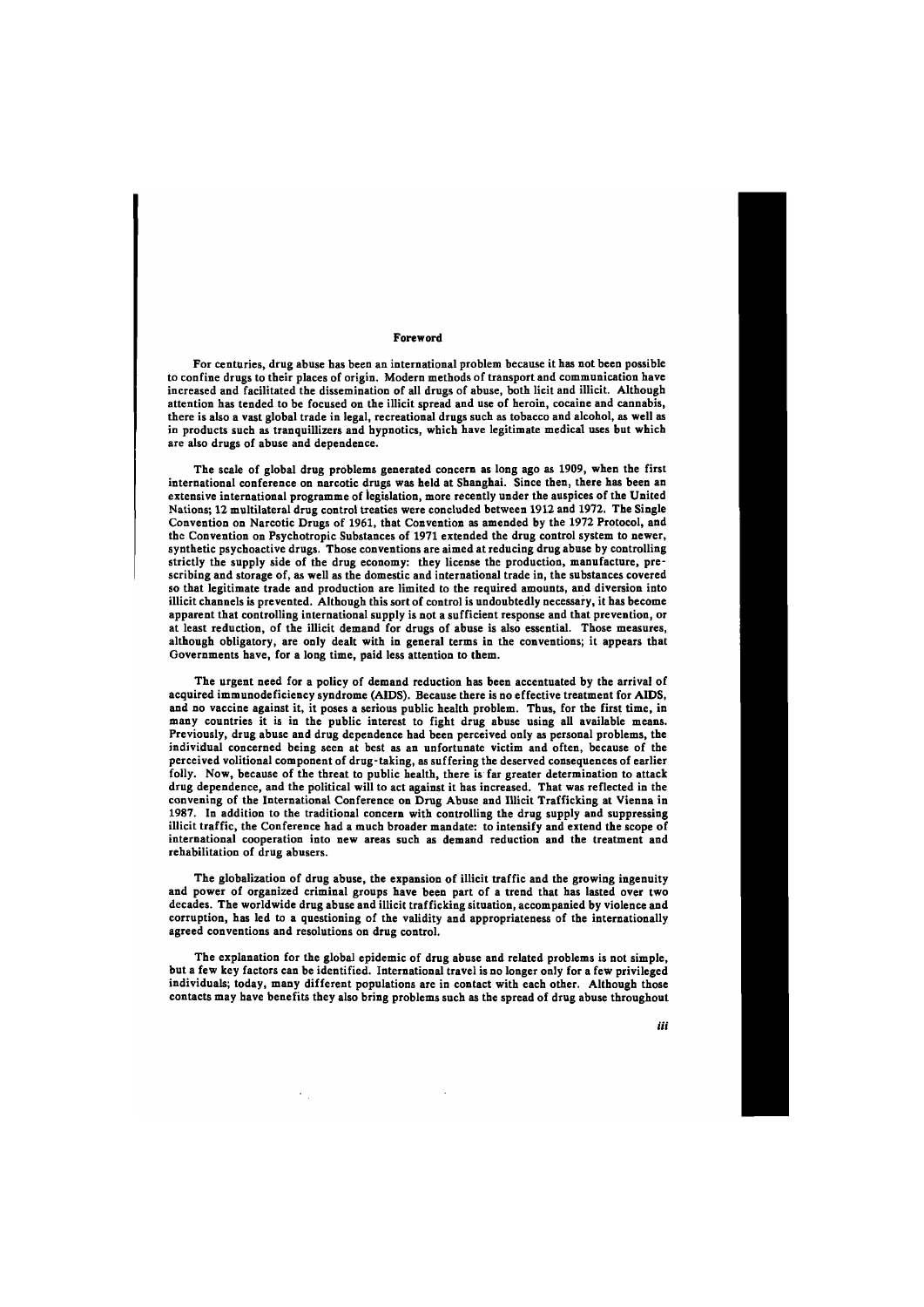the world. The increase in other forms of global communication has also had an impact in recent years. The instantaneous reporting of events around the world through the mass media is the hallmark of modern times. That and a relaxation of traditional social and cultural constraints, an increased range of acceptable behaviour, and advances in technology, pharmacology and agriculture are among the many factors responsible for the ever-increasing drug abuse problems.

The last decade of the twentieth century poses great challenges to many societies and Governments. The development of effective drug control is one such challenge. Relations between countries have become closer. Many national economies and public administrations have undergone radical changes, adopting new philosophies and new ways of approaching problems. More recently, the changes following the end of the cold war, including the opening of international borders, together with the development of market economies and privatization in many countries, have increased drug trafficking activities and associated problems.

The International Narcotics Control Board and its predecessors were established to limit, in cooperation with Governments, the cultivation, production, manufacture and use of drugs to an adequate amount required for medical and scientific purposes and to ensure their availability for such purposes. The Board is thus the built-in monitoring instrument of the international drug control treaties.

Both the international drug control system and national drug policies have been subject to constant review and have been questioned in an increasing number of countries. On the one hand, this includes suggestions on how to better implement present strategies and instruments, as well as proposals to improve policies. On the other hand, there has been a complete rejection of the present system. The Board, in a process of continuous review, identifies and highlights new trends in drug abuse and illicit trafficking, persisting loopholes in national and international control systems, and various threats to the maintenance of adequate control safeguards, such as corruption.

The evaluation of various aspects of the international drug control treaties and compliance by Governments is an ongoing process and an examination of the annual reports of the Board bears testimony to that. The present report refers to some of the major elements in those reports. It is a supplement to the report of the Board for 1994 and is summarized in chapter I of that report. The present report constitutes one of the responses to General Assembly resolution 48/12. iv

The Board works in cooperation with Governments in attempting to prevent illicit drug cultivation, production, manufacture trafficking and use. It assesses the impact of the international drug control treaties with regard to the overall objective of curtailing illicit traffic and drug abuse. In doing so, the Board is determined not to shy away from highlighting, where necessary, the shortcomings of the present system. Over the years, the Board, making use of the experience it has gained in monitoring the control of narcotic drugs, psychotropic substances and precursors and the supply of and demand for drugs for medical purposes, has developed evaluation methods and techniques that enable it to analyse the world situation, as well as regional situations.

In recent years, the Board, in addition to analysing various trends in drug control policies and strategies, has each year chosen a topic to be discussed in chapter I of its annual report, in an attempt to shed light on certain issues. The legalization debate was covered in its report for 1992 and the importance of demand reduction was discussed in its report for 1993. The Board has decided to devote chapter I of its report for 1994 to an evaluation of the impact of the international drug control treaties. The General Assembly, in its resolution 48/12, requested the Commission on Narcotic Drugs to undertake, in cooperation with the Board and with the support of the United Nations International Drug Control Programme, an evaluation of action taken at the national and international levels in implementing the international drug control instruments. This is, therefore, an opportune moment for the Board to examine the issue in detail, pursuant to General Assembly resolution 48/12.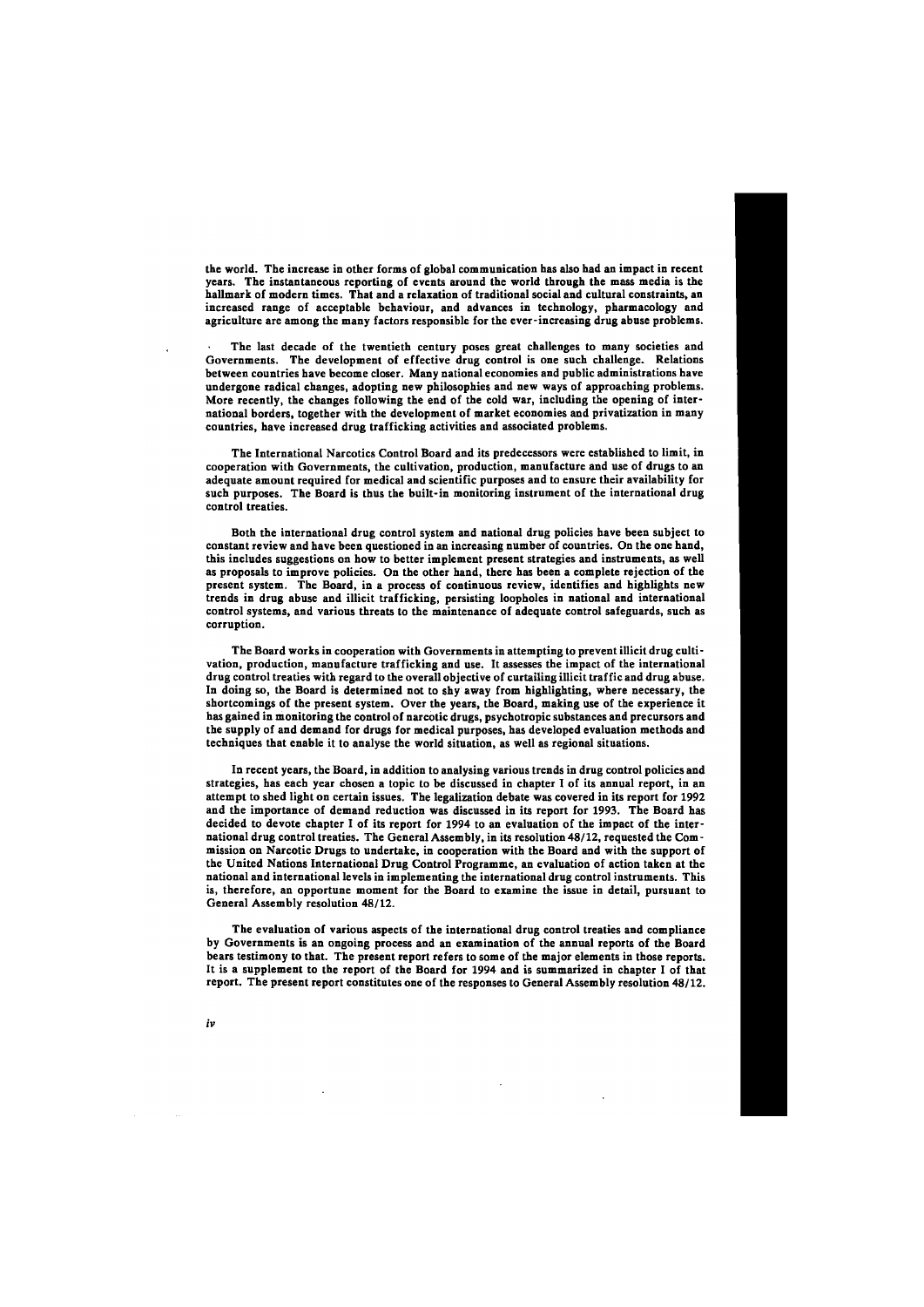No attempt has been made to emphasize the many successes of the international drug control treaties; instead, the areas in need of strengthening are highlighted.

In the present report, some of the fundamental issues in relation to the success or failure of national and international policies and strategies and of the conventions are discussed. The report should be read together with the report of the Board for 1994 and the technical reports on narcotic drugs, psychotropic substances, and precursors and chemicals frequently used in the illicit manufacture of narcotic drugs and psychotropic substances.

Homid Ghodse

Hamid Ghodse President of the International Narcotics Control Board

**v**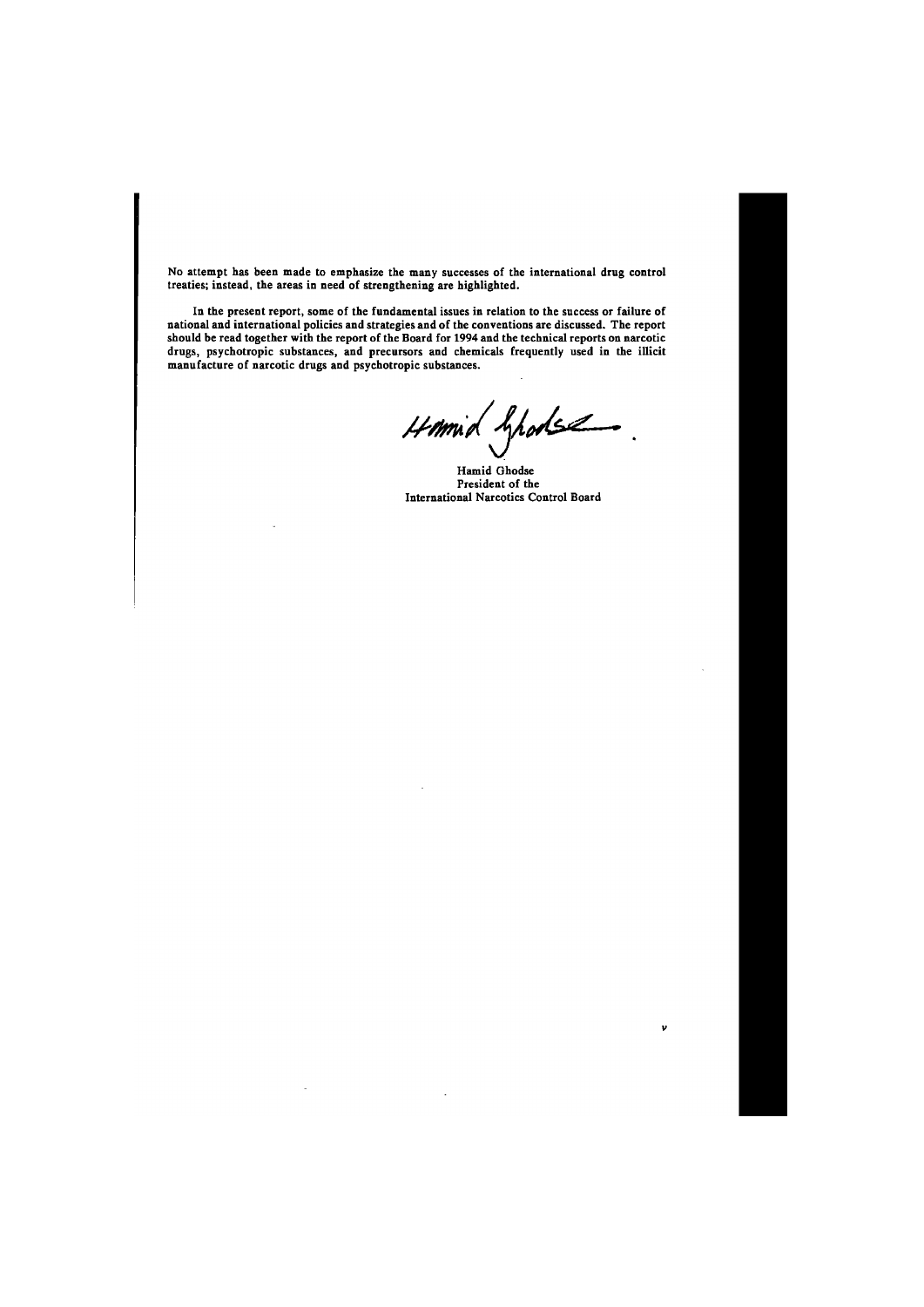# **Contents**

*vii*  $\mathcal{L}(\mathcal{A})$  and  $\mathcal{L}(\mathcal{A})$  .  $\sim$ 

|          |                                                                                                                                              | Paragraphs Page |     |
|----------|----------------------------------------------------------------------------------------------------------------------------------------------|-----------------|-----|
| Foreword |                                                                                                                                              |                 | iii |
|          |                                                                                                                                              | $1 - 4$         | 1   |
| Chapter  |                                                                                                                                              |                 |     |
| L.       | International Drug Control in response to the changing situation<br>with regard to drug abuse and illicit trafficking $\dots\dots\dots\dots$ | $5 - 30$        | 3   |
|          | A. Continuing need for assessing drug abuse and for studying its<br>relations to licit distribution and prescriptions systems                | $23 - 26$       | 7   |
|          | B. Strategies for ensuring an adequate supply of drugs used for<br>medical and scientific purposes                                           | $27 - 29$       | 7   |
|          | C. Confirmation and strengthening of the international drug                                                                                  | 30              | 8   |
| Н.       | Possible future adjustments in the international drug control                                                                                | $31 - 98$       | 9   |
|          | A. Suggestions concerning the Single Convention on Narcotic                                                                                  | $32 - 49$       | 9   |
|          | B. Suggestions concerning the Convention on Psychotropic                                                                                     | $50 - 74$       | 12  |
|          | C. Suggestions concerning the United Nations Convention against<br>Illicit Traffic in Narcotic Drugs and Psychotropic Substances             | $75 - 98$       | 16  |
| III.     | Monitoring the implementation of the international drug control                                                                              | $99 - 108$      | 20  |
|          | A. Measures to be taken by the International Narcotics Control<br>Board to ensure the implementation of the international drug               | 99-101          | 20  |
|          | <b>B.</b> Technical assistance                                                                                                               | 102-103         | 20  |
|          | C. Importance of monitoring and promoting treaty                                                                                             | 104-105         | 21  |
|          | D. Implementation of the international drug control treaties as<br>regards sanctions for drug offences                                       | 106-108         | 21  |
| IV.      |                                                                                                                                              | 109-110         | 23  |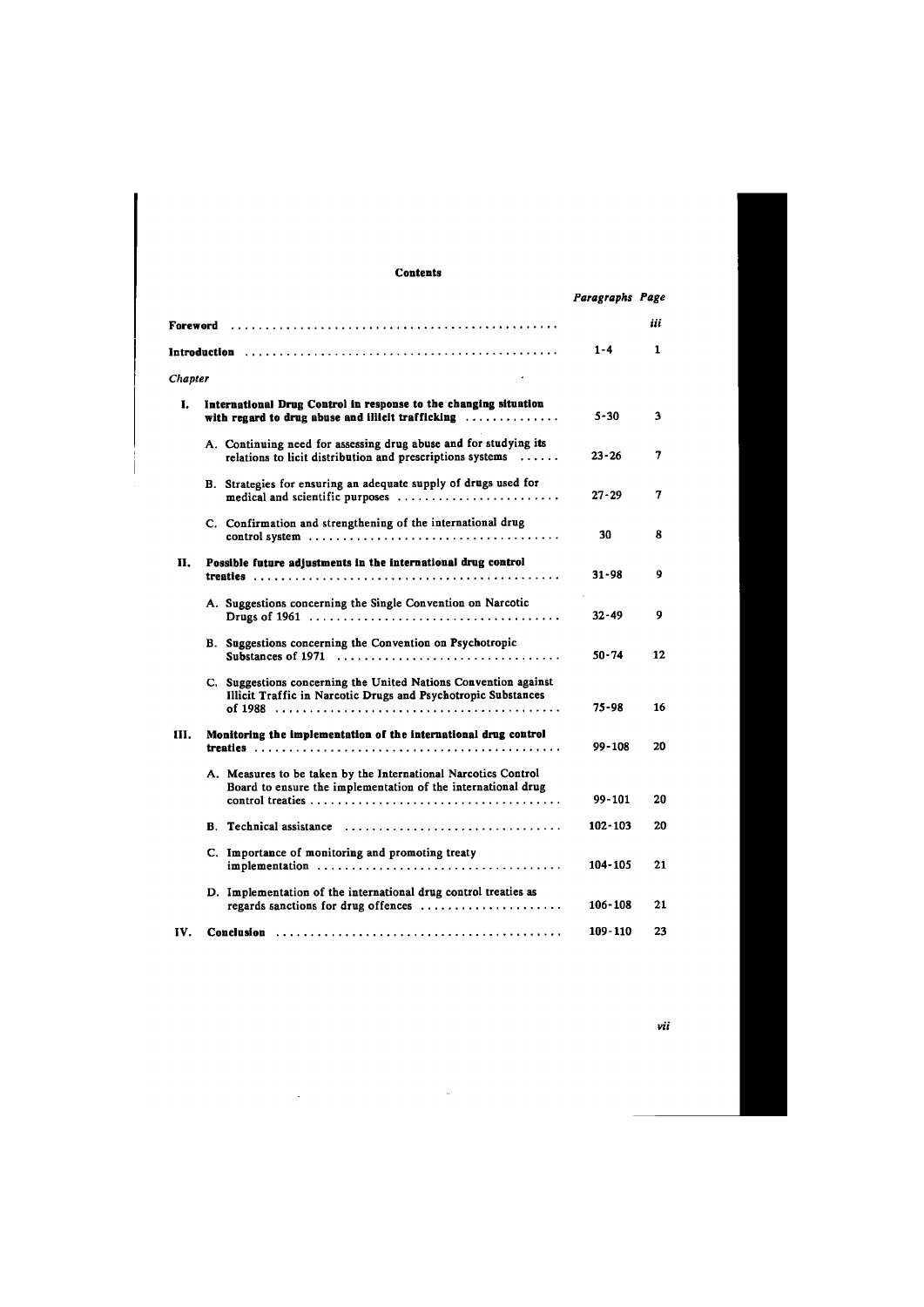# **EXPLANATORY NOTES**

The following abbreviations have been used in this report:

 $\sim$ 

| <b>CICAD</b> | Inter-American Drug Abuse Control Commission        |
|--------------|-----------------------------------------------------|
| <b>LSD</b>   | lysergic acid diethylamide                          |
| <b>THC</b>   | tetrahydrocannabinol                                |
| <b>UNDCP</b> | United Nations International Drug Control Programme |
| <b>WHO</b>   | World Health Organization                           |

The designations employed and the presentation of the material in this publication do not imply the expression of any opinion whatsoever on the part of the Secretariat of the United Nations concerning the legal status of any country, territory, city or area or of its authorities, or concerning the delimitation of its frontiers or boundaries.

 $\ddot{\phantom{1}}$ 

Ŵ

**viii**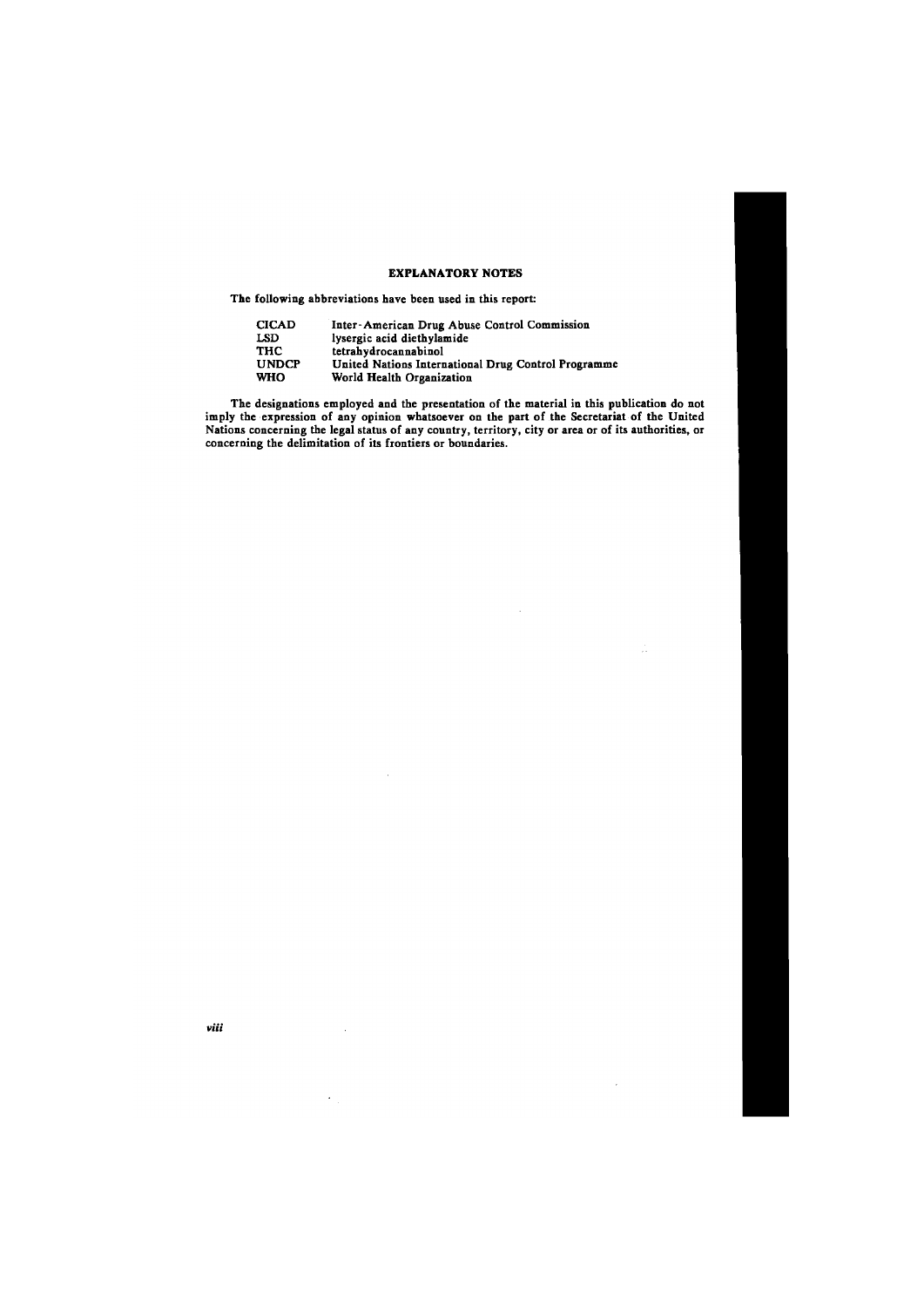2. The present report contains the findings of the Board with respect to the working of the treaties. Those findings are summarized in chapter I of its report for 1994.<sup>1</sup>

# **INTRODUCTION**

1. The mandate of the International Narcotics Control Board under the international drug control treaties, and the very essence of its work, is to evaluate treaty implementation, based on the examination and analysis of information provided by Governments and through its own continuous evaluation of their efforts. The General Assembly, in its resolution 48/12, requested the Commission on Narcotic Drugs, with the support of the United Nations International Drug Control Programme (UNDCP) and in cooperation with the Board, to monitor and evaluate action at the national and international levels in implementing the international drug control instruments, with a view to identifying areas of satisfactory progress and weakness. Thus, the Board has been working closely with Governments, the Commission and the Executive Director of UNDCP in evaluating the impact of the treaties and in determining weaknesses, as well as strengths, in their provisions.

3. The assessment made by the Board is based on several decades of continuous follow-up and evaluation of the implementation of the treaty provisions by the Board and its predecessors (the Permanent Central Opium Board, the Permanent Central Narcotics Board and the Drug Supervisory Body). In its assessment, the Board has placed special emphasis on the treaty provisions that it bears a particular responsibility to administer or for which its mandate places it in a unique position to determine their strengths or weaknesses. The Board also has taken into consideration the views expressed, at its invitation, by the World Health Organization (WHO). The assessment made by the Board should be considered together with those made by the Commission.

4. The Board has decided not to articulate all the achievements of the international drug control treaties in the present report. Instead, with a view to contributing to the further strengthening and improvement of the international drug control system, the Board has chosen to highlight a few major successes, as well as areas of weakness and shortcomings. Without going into all the technical details, the Board has drawn the attention of Governments to areas where the treaty provisions have not been effective enough or have not been adequate, considering the present situation with regard to drug abuse and illicit trafficking, or have been misunderstood.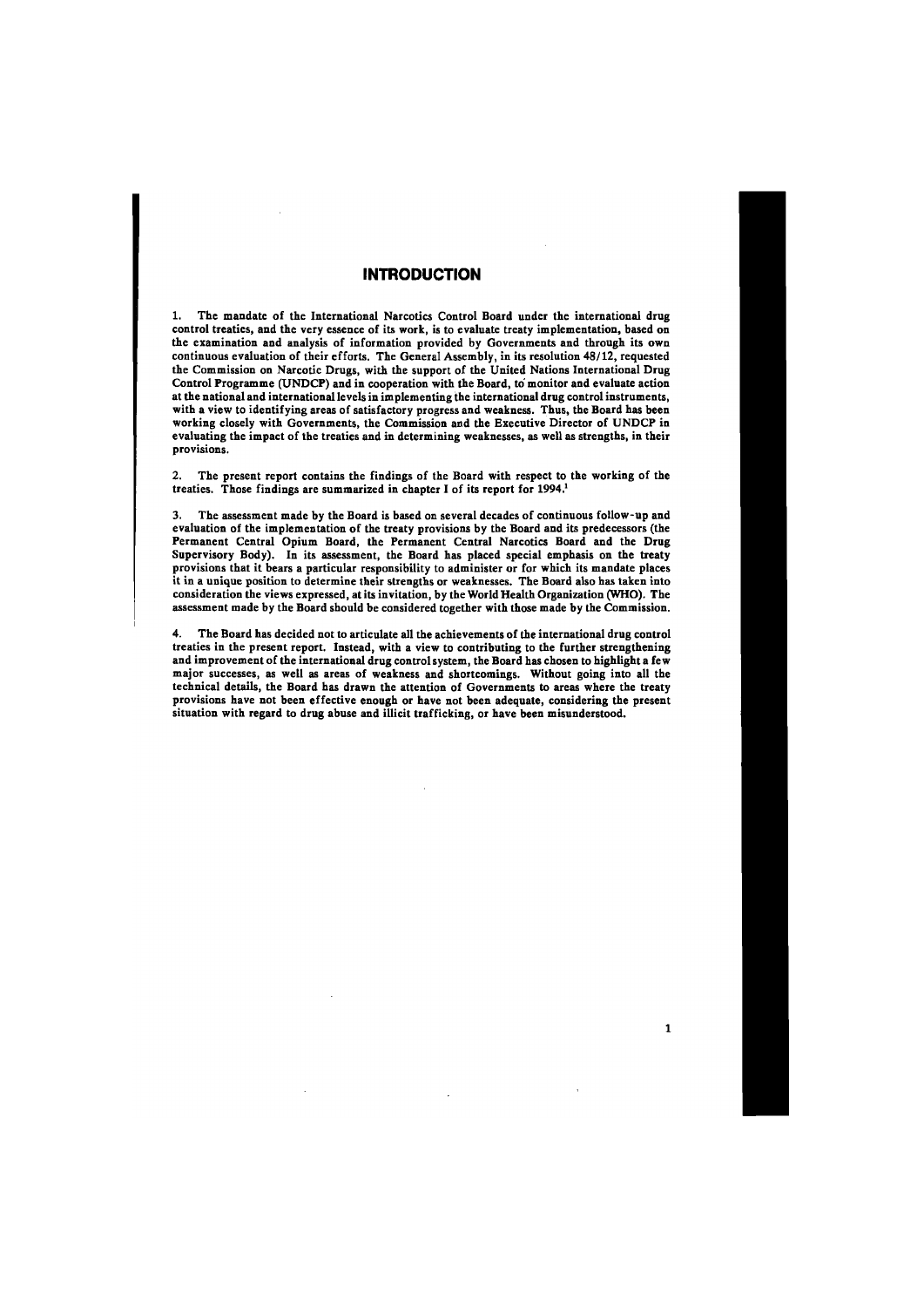# I. INTERNATIONAL DRUG CONTROL IN RESPONSE TO THE CHANGING SITUATION WITH REGARD TO DRUG ABUSE AND ILLICIT TRAFFICKING

5. The genesis and development of the international drug control treaties are closely connected with national and international responses to the changing situation with regard to drug abuse and illicit trafficking. The recommendations of the first international conference on narcotic drugs, held at Shanghai in 1909 (which later became known as the Opium Commission), and the provisions of the International Opium Convention, signed at The Hague in 1912, are to be seen as the result of the international consensus reached on how to react to the then unlimited availability of narcotic drugs, in particular opium, for non-medical use in several countries, mainly in east Asia but also in other parts of the world (for example, in England in Victorian times), which had led to the widespread abuse of those drugs, together with the health and social problems associated with such abuse.

6. There have been numerous changes in the nature and extent of drug abuse since then:

(a) The development of sciences, above all synthetic organic chemistry and pharmacology, and industrial manufacturing technologies, has led to the discovery and marketing of hundreds of new psychoactive drugs, which in turn have contributed to the fast development of medical therapy, making it possible to treat and cure millions of people. The inappropriate medical use and, to an even greater extent, the non-medical use of the same drugs, however, have opened the door for new types of drug abuse;

(b) During the last few decades, drug abuse has ceased to be a problem of a limited number of countries; it has become a global problem. Drugs that used to be specific to one culture have spread to other cultures.

7. The responses to that dynamic process are reflected in the international drug control treaties, including those currently in force. The Single Convention on Narcotic Drugs of 1961<sup>2</sup> incorporates and builds upon earlier national and international measures to control the cultivation, production, manufacture and distribution of natural drugs (and, in the case of opiates, their synthetic analogues) and obliges Governments to take measures against the traffic in and abuse of such drugs. The Convention on Psychotropic Substances of  $1971<sup>3</sup>$  is a response to the diversification of the spectrum of drugs of abuse, introducing controls over a number of synthetic drugs (hallucinogens, stimulants, hypnotics, sedatives and anxiolytics).

8. The immediate objectives of the 1961 and 1971 Conventions was to codify universally applicable control measures in order to ensure the availability of narcotic drugs and psychotropic substances for medical and scientific purposes, and to prevent their diversion from licit sources into illicit channels. Those objectives were clearly linked to the situation that prevailed when the first international drug control treaties were designed, in which opium and its derivatives were readily obtainable from licit sources. They were also the objectives of most conventions and protocols on drug control adopted prior to 1961, the main exception being the Convention for the Suppression of the Illicit Traffic in Dangerous Drugs, signed at Geneva in 1936.\* All of the provisions of those conventions contributed to limiting the possibilities for the diversion of narcotic drugs and psychotropic substances from licit sources into illicit markets. The provisions related to illicit traffic and drug abuse, although mandatory, were of a general nature.

was neglected by Governments mainly because the large-scale illicit cultivation, production and manufacture of drugs did not exist at the time.

<sup>\*</sup>The first international instrument that was intended for the prevention of illicit traffic, the implementation of which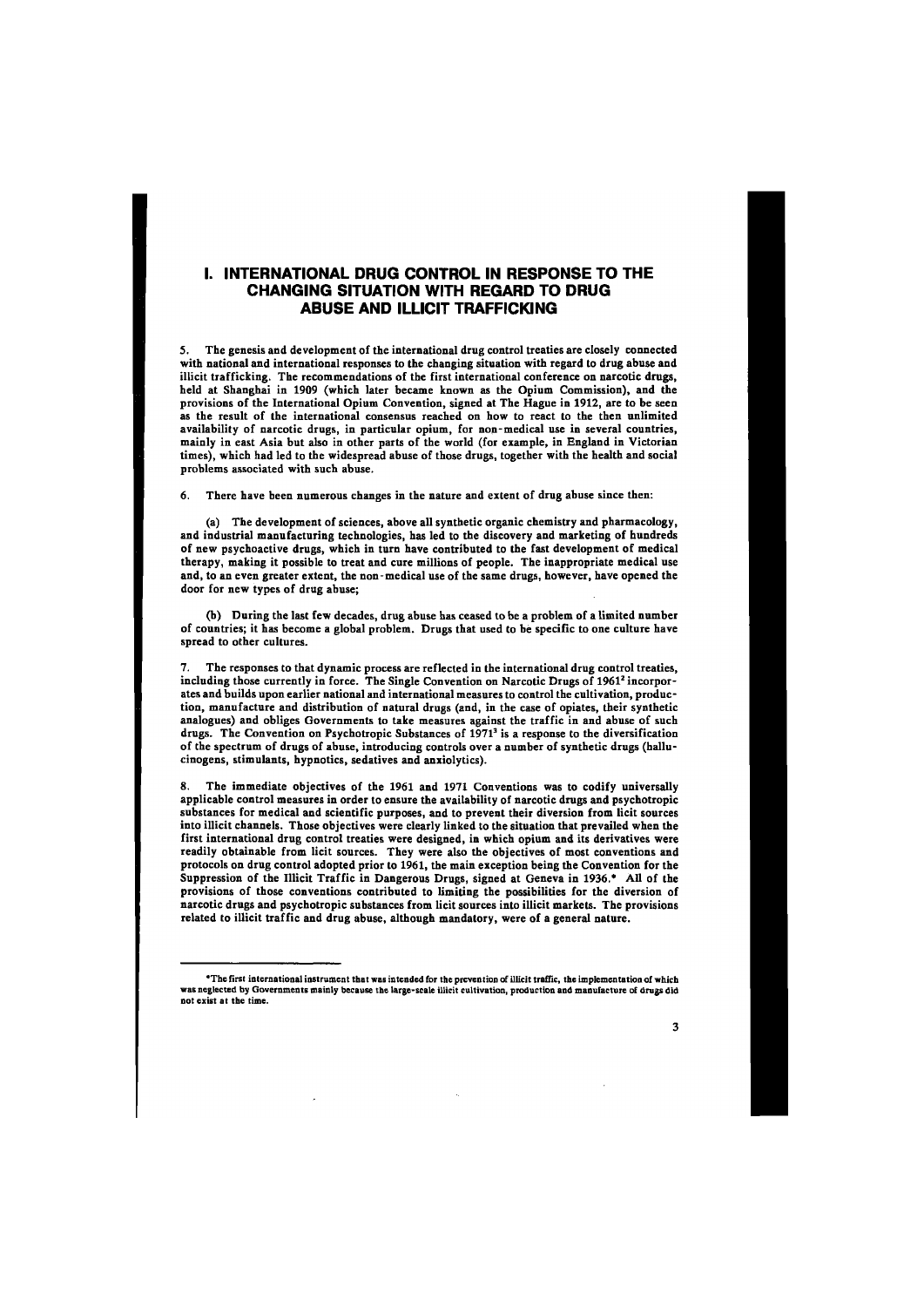9. The system of international control of the licit movement of narcotic drugs, as embodied in the 1961 Convention and that Convention as amended by the 1972 Protocol,<sup>4</sup> has been functioning in a generally satisfactory manner, as the Board has already stated several times. The system has succeeded in limiting, for each country and territory and in the world as a whole, the licit cultivation of narcotic plants and illicit production, manufacture and distribution of and trade in narcotic drugs to the quantities required for medical and scientific purposes. The limitation of licit supply has been achieved largely as a result of: (a) the universal acceptance and application of the above-mentioned conventions, by parties and non-parties alike; (b) the system of estimates, which fixes the limits (which, once approved by the Board, are binding to all Governments) as regards the requirements of narcotic drugs for medical and scientific purposes; and (c) restriction of the acquisition of narcotic drugs to levels within those limits by means of authorizations.

10. Another achievement of the system has been that the diversion of narcotic drugs from licit sources into illicit channels has been kept to a minimum, despite the large volume of narcotic drugs manufactured and distributed each year. In the period from 1980 to 1992, the amount of narcotic drugs diverted from licit manufacture and trade into illicit channels that was known to the Board was negligible compared with the volume involved in licit international trade each year. This has also been generally true for narcotic drugs moving within countries, where only occasional thefts or disappearances have occurred.

11. The prevention of diversion of narcotic drugs from licit sources into illicit channels has been possible largely because of (a) strict enforcement by all Governments and the Board of the system of estimates; (b) comprehensive and stringent national controls based on prior authorizations for the cultivation, production, manufacture, conversion and compounding of preparations, wholesale trade and retail distribution; (c) record-keeping; (d) domestic monitoring or supervision at all stages of the movement of narcotic drugs; (e) periodic reporting to the Board by parties and nonparties alike; and (f) auditing by the Board of statistical and other data furnished by each country and for each drug, together with requests for explanations and remedial action, if necessary.

12. As for the 1971 Convention, Governments have prohibited the use of substances in Schedule I except for scientific and very limited medical purposes and have restricted the licit manufacture of such substances accordingly. The diversion of substances in Schedule II of that Convention from licit sources into illicit channels has been successfully curtailed owing, to a large extent, to the universal application of control measures recommended by the Board and endorsed by the Economic and Social Council to reinforce the original measures of the Convention. Additional control measures were also recommended by the Board and the Council for substances in Schedules III and IV of the 1971 Convention but have not yet been implemented by several Governments. Substances in those schedules continue to be diverted in large quantities from licit sources into illicit channels. Substances in Schedules I and II found on illicit markets originate, for the most part, in clandestine laboratories.

13. The United Nations Convention against Illicit Traffic in Narcotic Drugs and Psychotropic Substances of 1988<sup>5</sup> reflects the response of the international community to the ever-increasing illicit cultivation, production, manufacture and trafficking activities. The implementation of measures of control resulted in a situation in which most of the drugs in the illicit traffic or on the illicit markets were no longer being produced or manufactured in licit drug production areas: the international illicit traffic was being supplied mainly by illicit drug producers and clandestine laboratories. In other words, the general provisions against illicit traffic of the existing conventions were not comprehensive and specific enough.\* The 1988 Convention is an expression of

within their borders to the Board and the Commission through the Secretary-General, and the Board, if requested to do so, may offer its advice on reducing such illicit drug activity.

<sup>&#</sup>x27;Article 35 of the 1961 Convention and article 21 of the 1971 Convention stipulates that parties to those conventions should take steps against illicit traffic, such as coordinating national action against illicit traffic, assisting each other and cooperating with each other and with international organizations in the campaign against illicit traffic, and ensuring that cooperation be conducted in an expeditious manner. Under article 35 of the 1961 Convention as amended by the 1972 Protocol, parties to that Convention should, if they deem it appropriate, furnish information on illicit drug activity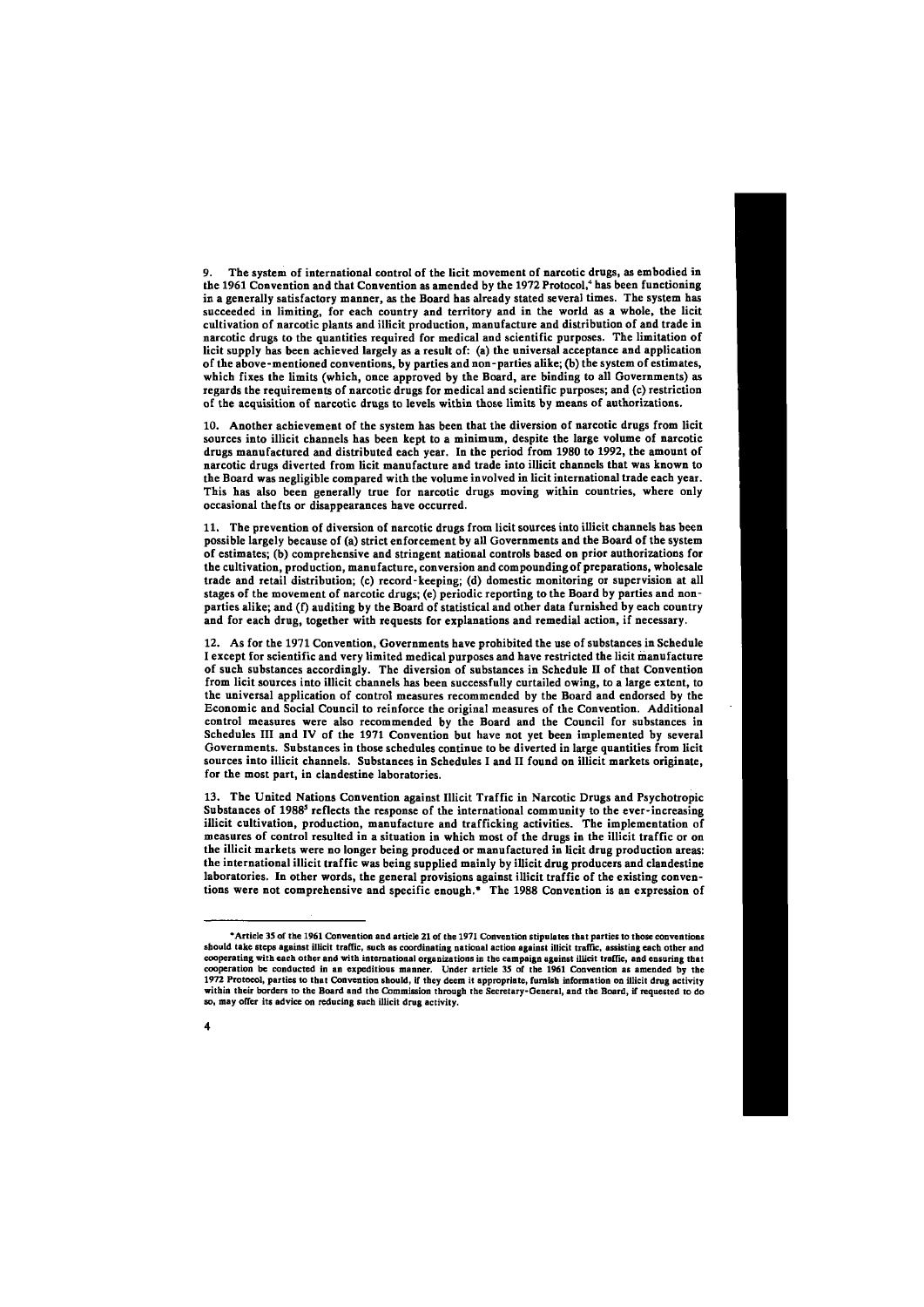the increasing and universal political will of Governments to intensify the fight against illicit drug production and trafficking.

14. To counteract the rapid increase in illicit activities involving narcotic drugs and psychotropic substances, the 1988 Convention provides for comprehensive and innovative measures against drug trafficking, such as provisions against money-laundering and against illicit activities related to precursors and provisions for new methods of international cooperation against illicit traffic (transfer of proceedings, controlled delivery etc.). Although it is too early to expect a significant impact of the 1988 Convention, for which wide application by Governments is necessary, there have already been signs that it is leading to enhanced drug control and effective results in some areas. The 1988 Convention has already given a discernible impetus to international cooperation, particularly in the form of bilateral and regional agreements. In addition, much action is being taken by Governments, individually and collectively, to implement the provisions of that Convention against money-laundering.

15. Some of the precursors to narcotic drugs were already controlled under the 1961 Convention (for example, ecgonine, its esters and its derivatives, which are convertible to ecgonine and cocaine). The Board regrets that at the time of the adoption of the 1971 Convention, Governments did not foresee the control of precursors to substances in its schedules, particularly in Schedule I, which were under very restrictive provisions. The absence of such control was a factor contributing to the development of the illicit manufacture of those substances. The control of precursors to psychotropic substances was thus first introduced by the 1988 Convention, together with the control of solvents and chemicals used in illicit drug manufacture.

16. Hence, the major international drug control treaties are mutually supportive, and complementary. Each of them builds upon and reinforces the provisions of the others and none of them alone is comprehensive enough. The main focus of the strategy reflected in each of the conventions has evolved, but the conventions have only one main goal, one philosophy: to prevent the use of drugs for non-medical purposes. That common and unique objective should be constantly kept in mind by all involved in national and international drug control.

17. When evaluating the effectiveness of the international drug control treaties from the point of view of achieving the "ideal" objective of a society free of non-medical use of drugs, it has to be taken into account that the abuse of and illicit trafficking in drugs (including illicit cultivation, production and manufacture) have many reasons - social, economic, cultural and political - upon which the drug control instruments do not have a direct influence.

18. The international community realized that even preventing the diversion of drugs from licit channels and strengthening and coordinating the fight against illicit drug cultivation, production, manufacture and trafficking would not by themselves solve the problem of the persisting demand. Without reducing the demand for drugs of abuse, limiting the illicit drug supply would result in only temporary or partial success. The Board appreciates that demand reduction programmes therefore now constitute a key element in the fight against drug abuse in the same way as supply reduction measures. The Board presented its detailed views on demand reduction in its report for 1993<sup>6</sup> and made several recommendations to Governments for action in that area.

19. In the 1961 and 1971 Conventions, demand reduction is dealt with, albeit not in detail.\* Though they obligate Governments to take appropriate measures, the conventions leave it to them to define those measures. That approach, in a field where uniform actions are hardly possible,

abusers.

<sup>&#</sup>x27;Article 38 of the 1961 Convention as amended by the 1972 Protocol and article 20 of the 1971 Convention stipulate that parties to those Conventions should take all practicable measures for the prevention of abuse of drugs and for the early identification, treatment, education, care and rehabilitation of drug abusers.. In addition, the articles stipulate that parties should promote the training of personnel in the treatment, after-care, rehabilitation and social reintegration of substance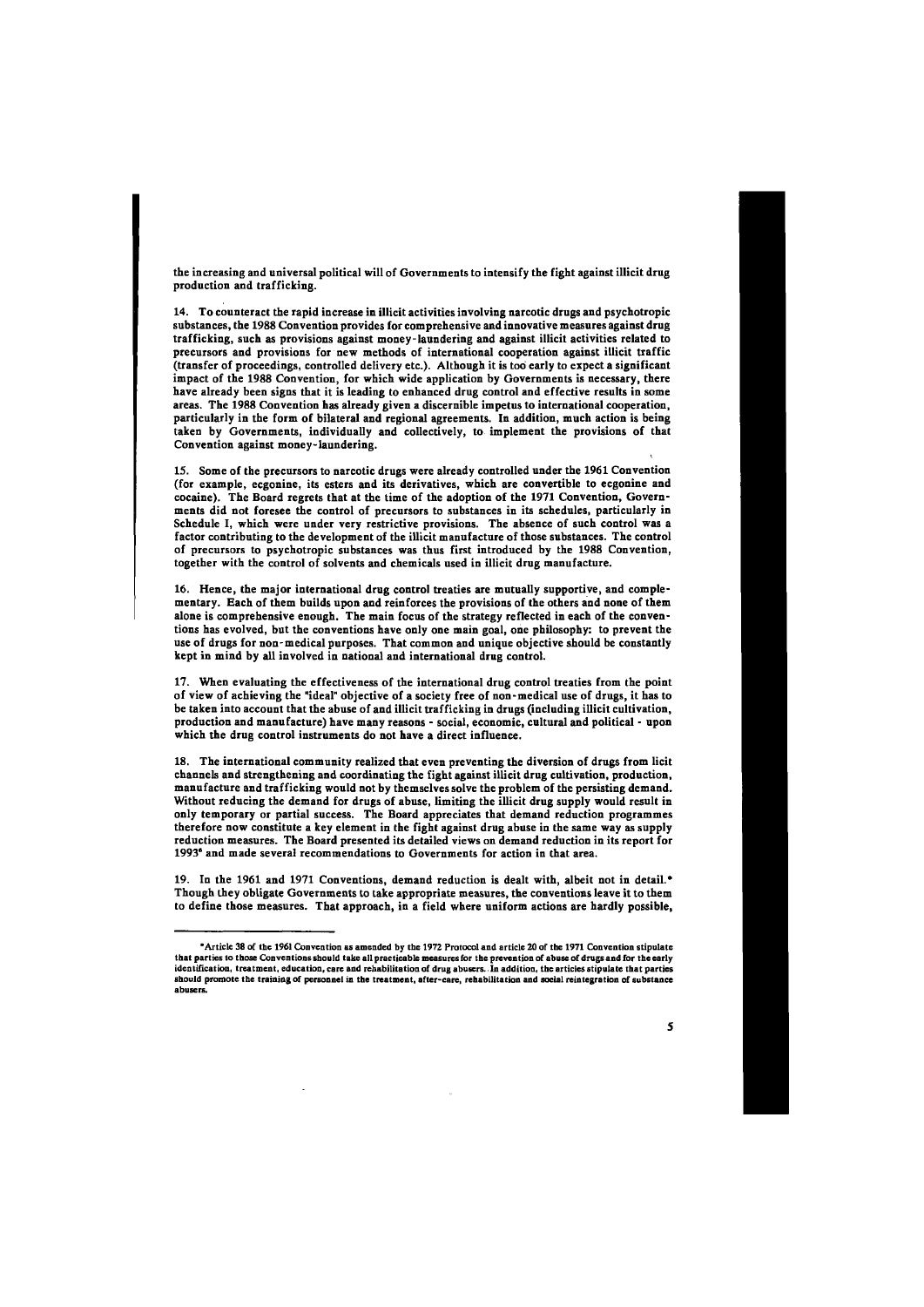may have led Governments to underestimate the importance of such measures for a long time. The 1988 Convention contains provisions on demand reduction that go into more detail, referring to recommendations of the competent United Nations bodies and the Comprehensive Multidisciplinary Outline of Future Activities in Drug Abuse Control<sup>7</sup> as a basis for demand reduction measures.\*

20. It has been questioned whether there should be a specific convention on demand reduction, or whether the provisions of the existing conventions should be amended to ensure a greater commitment by Governments to demand reduction strategies or to the general principles of such strategies. Present treaty obligations may indeed be supplemented by those of other instruments, emphasizing the importance of demand reduction in the context of comprehensive drug control strategies and stating general principles and guidelines. But the Board is not convinced that specific, universally binding treaty provisions on demand reduction could be agreed upon or that such a treaty would be an appropriate instrument to deal with such an issue. The Board considers that demand reduction is a national task that in a number of countries may have to be carried out with international support. It also considers that demand reduction programmes should be developed at the national and local levels, based on knowledge of the real drug abuse situation,<sup>8</sup> and taking into consideration the cultural, political, economic and legal environment. Finally, there is a need to exchange information and expertise, and to provide technical assistance in the field of demand reduction to the many countries that are not equipped to cope with the deteriorating situation with regard to drug abuse. Demand reduction programmes should also deal with the use of licit psychoactive substances, such as alcohol and nicotine

21. The cooperation of the mass media and publishers is of crucial importance to demand reduction efforts. The Board urges Governments and the mass media to develop policies to prevent promotion of the non-medical use of drugs, with due respect for freedom of expression and freedom of the press. The public, and vulnerable groups in particular, have a right to be protected.

22. Limiting the use of narcotic drugs to medical and scientific purposes is motivated by humanitarian considerations, such as protection of the individual from the slavery of drug dependence and protection of society from the irresponsible behaviour of intoxicated individuals. The provisions of the international drug control treaties aimed at limiting the use of drugs to medical and scientific purposes should be regarded as "limiting" free choice in human behaviour in the same way as traffic regulations, restrictions on the availability of weapons or poisons or other dangerous substances, or regulations on prescribing, dispensing and using pharmaceutical products. (Thus, promoting the non-medical use of drugs can be compared to promoting the violation of traffic regulations, free access to weapons or poisons or the use of pharmaceuticals (such as antibiotics) without medical diagnosis.) Protecting the well-being of the individual and society is the purpose of the prohibiting the non- medical use of drugs, which is certainly not an attempt to limit human rights. The Board wishes to draw attention to the confusion created by some advocates of legalization of the non-medical use of drugs with their statements about human rights. The prevention of drug abuse problems by means of national and international control and demand reduction activities can be regarded as a basic right of the individual and society.

efforts. Mention is made of the possibility of parties to the Convention entering into bilateral or multilateral agreements or arrangements aimed at reducing illicit drug demand.

<sup>&#</sup>x27;Article 14, paragraph 4, of the 1988 Convention stipulates that parties to that Convention should adopt measures aimed at reducing illicit drug demand, based on*, inter alia,* the recommendations of the United Nations system and on the Comprehensive Multidisciplinary Outline, as it pertains to governmental and non-governmental agencies and private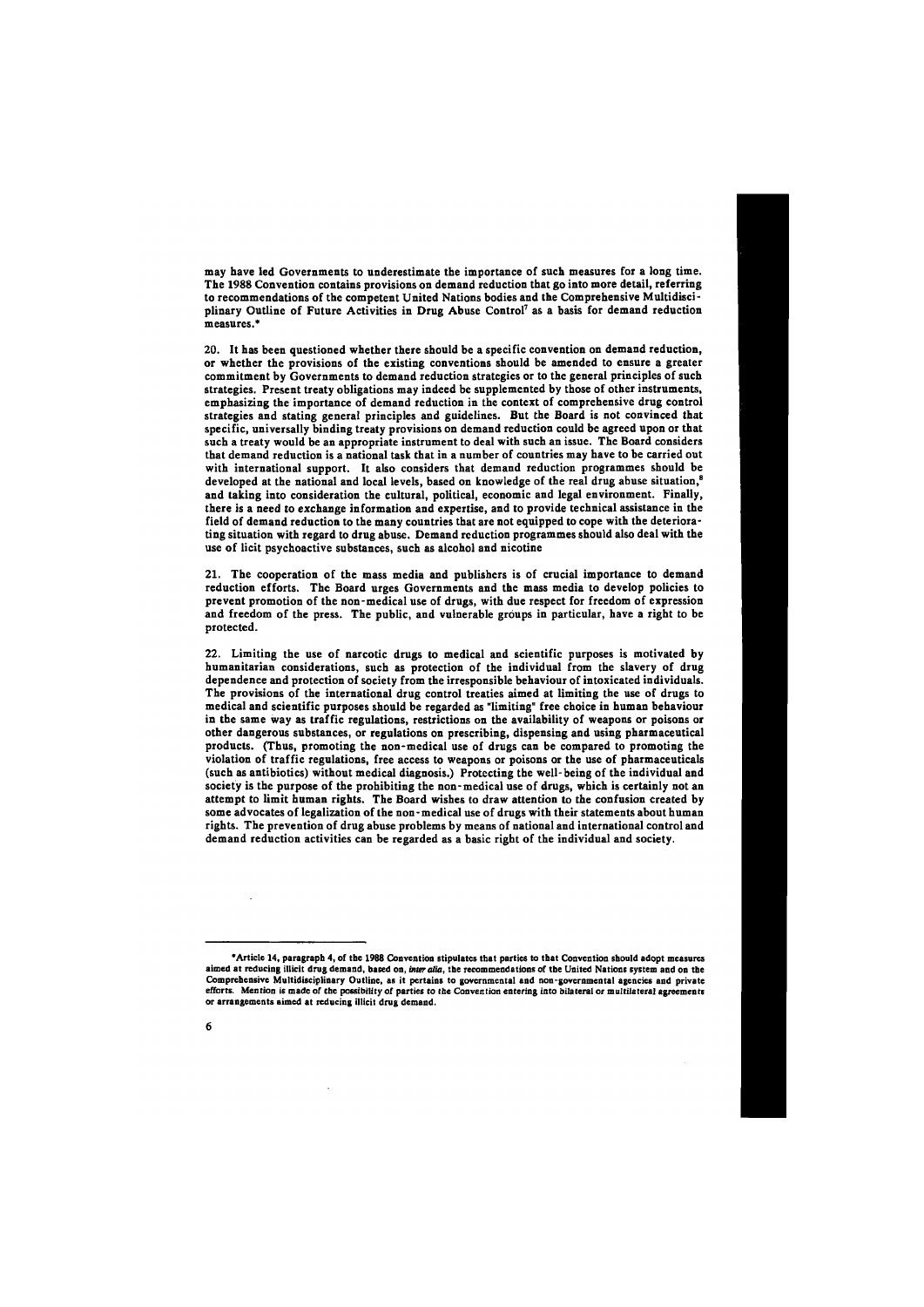# **A. Continuing need for assessing drug abuse and for studying its relations to licit distribution and prescriptions systems**

23. The Board regrets the continued lack of data on the extent, patterns and nature of, and trends in, drug abuse, which hampers the design of appropriate demand reduction strategies. The lack of information on psychotropic substances (e.g. benzodiazepines) is particularly acute.

24. One field related to drug abuse and demand reduction strategies is practically unexplored: the interaction between the licit distribution and prescription systems and drug abuse.

25. Inadequacy of the licit distribution systems for pharmaceuticals contributes to the existence of so-called parallel distribution systems. The use of drugs procured outside of pharmacies and other authorized drug-dispensing places should be studied in order to assess the impact of parallel distribution systems on the development of drug abuse situations.

26. Another aspect is that developed as well as developing countries have not yet properly assessed the real extent of the abuse of narcotic drugs and, to an even greater degree, of psychotropic substances as a result of their being excessively prescribed or consumed. That aspect of demand reduction appears to have been neglected by most parties despite the requirement laid down in the conventions to ensure that prescriptions are issued in accordance with sound medical practice.

# **B. Strategies for ensuring an adequate supply of drugs used for medical and scientific purposes**

27. The system of international drug control was successful in preventing diversion from the licit supply of narcotic drugs, but its other objective, that of ensuring an adequate supply of narcotic drugs, especially opiates used for medical purposes, has not been universally achieved. The countries most affected by the situation are developing countries, where, for example, according to WHO, the majority of cancer cases occur. Of the 12 tonnes of morphine used worldwide in 1993 to treat severe pain, less than 20 per cent was used in developing countries. Similar statistics could be cited for codeine and other opiates. The 1961 Convention as amended by the 1972 Protocol, article 14 *bis,* stipulates that the Board may recommend to the competent United Nations organs and to the specialized agencies that technical or financial assistance, or both, be provided to a Government in support of its efforts to carry out its obligations under that Convention, but that is generally to improve the drug control system and not to ensure that narcotic drugs used for legitimate purposes are available in sufficient quantities. It is left to each country to procure the narcotic drugs that it requires for licit purposes, and the international drug control system has led the authorities in certain countries to pay less attention to the need to ensure an adequate supply of such drugs.

28. The Board, recalling that ensuring the availability of an adequate amount of drugs for medical and scientific use is an obligation under the international drug control treaties, encourages all Governments to take measures to that end. National measures to prevent diversion should never hinder the availability of drugs for legitimate medical purposes. However, keeping in mind that excessive doses or irrational prescribing of drugs may lead to poisoning or dependency, it is necessary to ensure the safe dispensing and use of drugs. Strategies to ensure the availability of drugs should also deal with the problems of inadequate systems for distributing pharmaceuticals and improperly functioning national drug control systems. Closer cooperation should be sought between the Board, UNDCP and WHO and the other international organizations concerned in designing and implementing such strategies. The Board invites WHO to continue monitoring the adequacy of national supplies of pharmaceuticals, including supplies of narcotic drugs and psychotropic substances.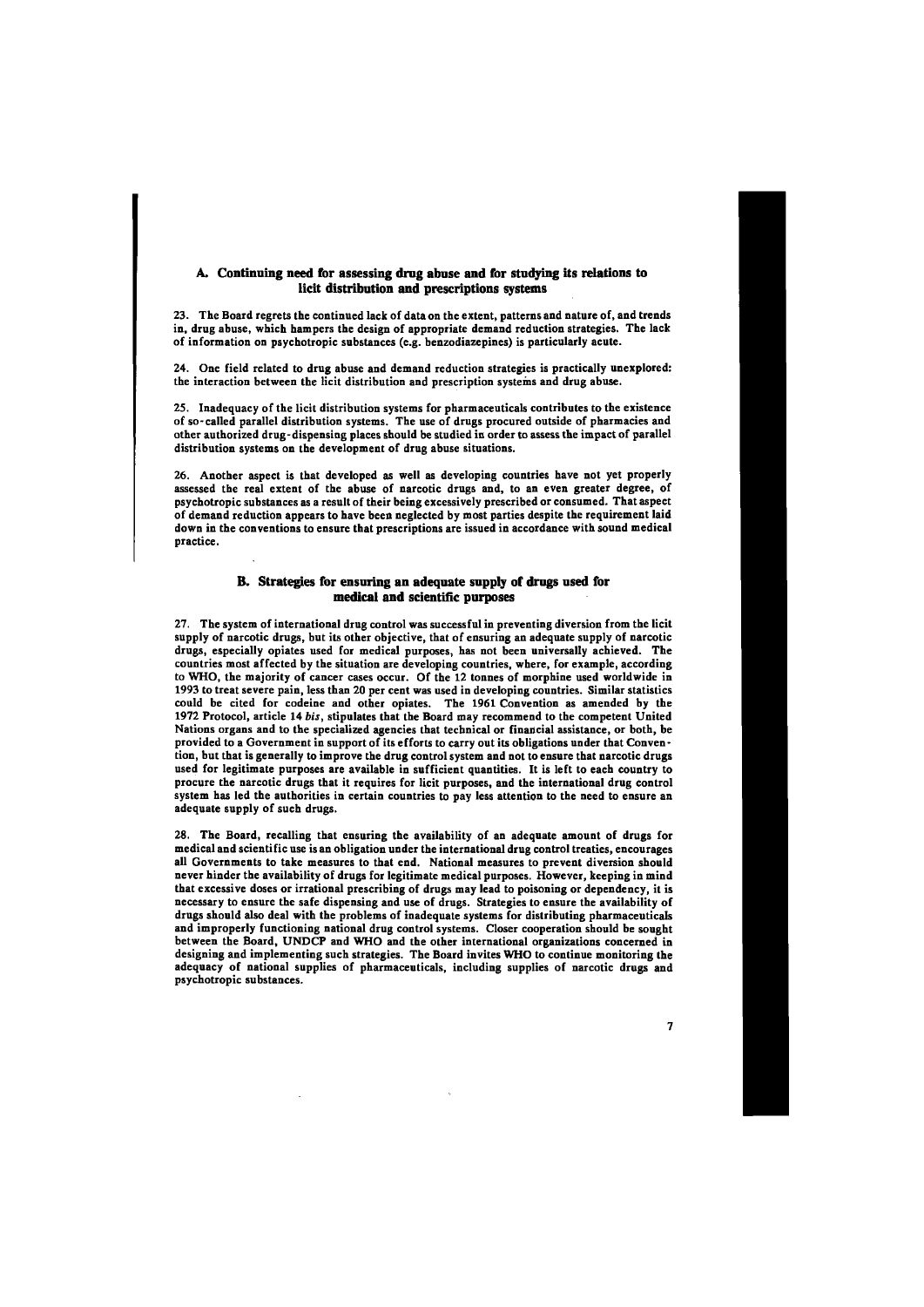29. The Board is cognizant of the need to allow for the timely delivery of emergency medical supplies that include controlled drugs to populations stricken by war or natural disasters. In such situations, where often the national competent authorities of the receiving country have not been identified or do not function properly, the Board does its best to.accommodate the delivery of such supplies in the context of the provisions of the international drug control treaties by requesting the exporting countries to take all measures to prevent diversion. The practice has been to acknowledge that the reporting of such transactions can be done by the competent authorities of the exporting countries only. The 1961 Convention allows for exporting above the total of the estimates for a given country in such exceptional situations.\* The Board believes that this flexible and reasonable implementation of the treaties has not created obstacles to the delivery of controlled drugs by humanitarian organizations. An awareness of the different ways to ensure the speedy delivery of such drugs while preventing diversion has to be developed not only by the authorities of exporting countries, but also by those of receiving countries.

30. The international community has long realized that no country alone can deal with drug control, that the response to drug abuse and illicit trafficking problems must be global and coordinated, and that a comprehensive set of strategies emphasizing both supply and demand reduction are necessary. The international community has expressed a desire not to reopen all debates but to build on those commonly defined strategies and broad principles and to seek ways to further strengthen measures for drug control at both the national and international levels. The Board reaffirms its strong position against legalization of the non-medical use of drugs, which it articulated in its report for 1992.<sup>9</sup> There continues to be movements propagating that the international drug control system has failed and that the only alternative is legalization. The Board is convinced that legalization of the non-medical use of drugs currently under control not only would entail major public health and social risks, but also would not significantly reduce drug-related crime or disrupt the networks of organized criminal syndicates, as is often argued.<sup>10</sup>

## **C. Confirmation and strengthening of the international drug control system**

**8** 

'See article 21, paragraph 4 (b), of the 1961 Convention.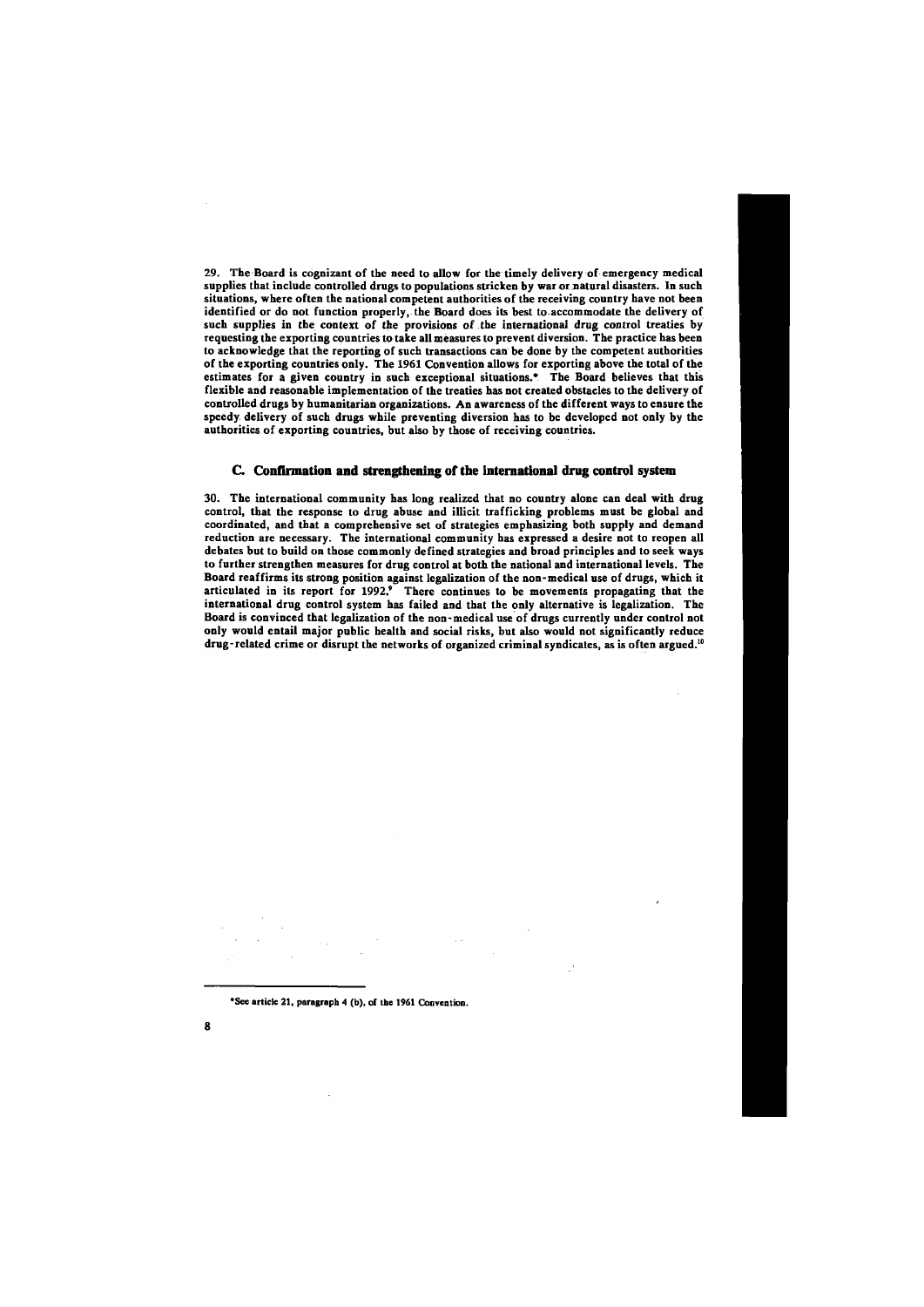# II. POSSIBLE FUTURE ADJUSTMENTS IN THE INTERNATIONAL DRUG CONTROL TREATIES

31. It does not appear necessary to amend the international drug control treaties in substantive terms at this stage, but some technical adjustments are necessary in order to update some of their provisions. Some provisions of the 1961 and 1971 Conventions should be harmonized, some shortcomings should be eliminated and procedures should be simplified. The Board has identified areas where clarifications are needed.

### **A. Suggestions concerning the Single Convention on Narcotic Drugs of 1961**

## **1. Reporting**

32. The Board is of the view that some treaty provisions and procedures that may create a burden for administrations in charge of reporting to the Board could be alleviated without increasing the risk of narcotic drugs and psychotropic substances being diverted from licit sources into illicit channels.

33. Experience has shown that diversion can actually be best prevented if Governments thoroughly apply some system of import and export authorization and contact the Board and other Governments as soon as a suspicious transaction emerges.

34. Quarterly statistics on international trade in narcotic drugs and psychotropic substances, however, do not appear to facilitate significantly the early detection of their diversion, contrary to what was originally expected. While quarterly reporting is relatively easy for Governments with more sophisticated computerized data collection and monitoring systems, it creates a lot of work for other Governments. Statistics on international trade could be reported on an annual basis only. There would thus be a need to amend the 1961 Convention to suppress the obligation to provide quarterly statistical returns on imports and exports of narcotic drugs and poppy straw,\* but the Board believes that there would be agreement among Governments to do so. For substances in Schedule II of the 1971 Convention, quarterly reporting on international trade is a voluntary control measure, recommended by the Economic and Social Council, and a new Council resolution would be sufficient to bring back reporting obligations to the treaty requirements for annual reporting.

#### **2. Using for synthetic narcotic drugs a system of simplified estimates (assessments) similar to the one used for psychotropic substances**

35. The Board has observed that the control regime of Schedule II of the 1971 Convention, in combination with the simplified estimate system, has been effective enough to prevent the diversion of such substances from licit sources. The Board would be willing to consider more thoroughly whether a simplified estimate system could also be used for synthetic narcotic drugs (pethidine, methadone etc.) included in the schedules of the 1961 Convention.. It seems that using such a simplified system would reduce the administrative burden on Governments, without increasing the risks of diversion. The system of estimates in its present form should continue to be applied to "natural narcotic drugs" (opium, natural opiates such as morphine and codeine and their semi-synthetic derivatives such as dehydromorphine and dehydrocodeine). Close cooperation between Governments and the Board and use of the system of export and import authorizations would be needed to effectively prevent diversion. In addition to preventing diversion from international trade, the 1961 Convention provides for means of preventing diversion from

 $\mathcal{L}^{\text{max}}_{\text{max}}$ 

\*See article 26, paragraph 2 (b), of the 1961 Convention.

**9** 

 $\langle\cdot\,\cdot\rangle_{E}=\langle\cdot\,\cdot\rangle$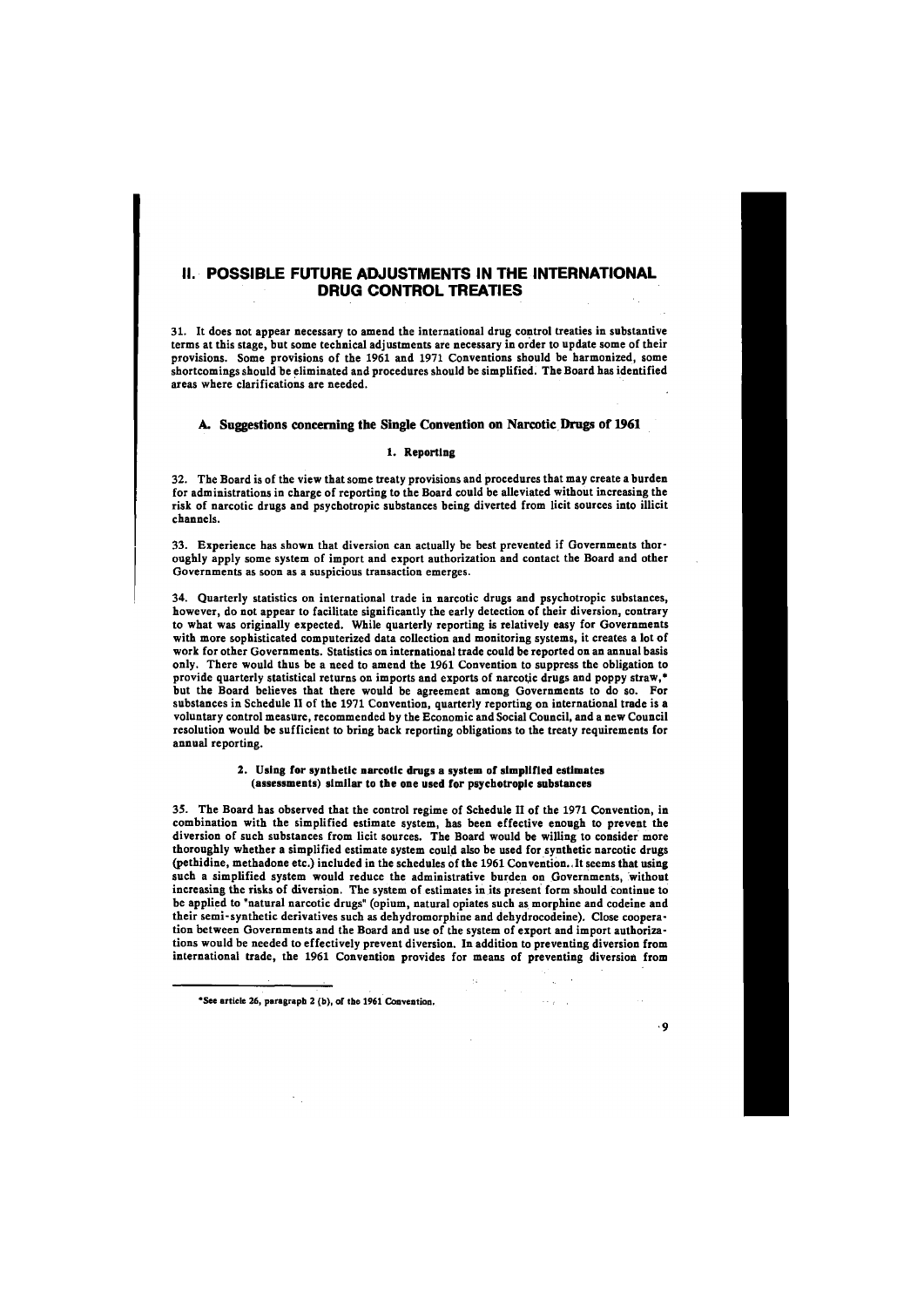domestic manufacture and distribution, that is, from excessive accumulation of stocks.\* Therefore, the Board would like to stress that the suggestion to use for synthetic narcotic drugs a system of simplified estimates (assessments) similar to the one used for psychotropic substances needs further careful examination, in consultation with Governments.

#### **3. Poppy straw: the need for enhanced controls**

36. The 1961 Convention was the first to include measures for the control of poppy straw. Under the 1961 Convention, poppy straw is not a narcotic drug and is therefore subject to only limited international control, namely, after it has been delivered to a factory for processing or has entered the international trade. The data required for control purposes, pursuant to the 1961 Convention as amended by the 1972 Protocol, are limited.\*\* The strict comprehensive control regime for opium is not applicable to poppy straw since poppy straw itself was not thought to be subject to dangerous abuse and therefore not likely to be used by traffickers. In view of the widespread abuse of preparations obtained from poppy straw in some producer countries, domestic control has been tightened by the introduction of a licensing system, and of penal sanctions for offenders. Poppy straw is currently the main source of licit opiates and evidence of its abuse is becoming increasingly apparent.

37. The Board concludes that the absence of control measures for poppy straw similar to those being applied to opium not only gives countries producing poppy straw an edge over opium producer countries but also encourages large-scale illicit activity. It might be necessary to consider formalizing the voluntary measures of control over the cultivation or production of poppy straw that are in force in some countries and to consider extending them to include all countries producing poppy straw. The Board invites the Commission on Narcotic Drugs to look further into the matter and to examine ways to strengthen controls accordingly. The Board proposes convening a meeting of representatives of interested Governments to elaborate generally acceptable mechanisms for improving the implementation of article 25 of the 1961 Convention.

and statistics on imports and exports. Statistical data on actual production and stocks are not currently required. \*\*\*See article 1, paragraph 1, subparagraphs (b) and (d), of the 1961 Convention.

#### **4. Classification of cannabis products according to tetrahydrocannabinol content**

38. As for cannabis, one of the original objectives of the 1961 Convention was to progressively prohibit the use of cannabis and cannabis resin in countries such as Egypt, India and South Africa, where the non-medical use of cannabis was, at the time, a tradition or socially acceptable. The 1961 Convention achieved that objective: the non-medical use of cannabis was prohibited by law in those countries.

39. In the years following the adoption of the 1961 Convention, cannabis abuse also developed in countries where traditional forms of cannabis use (ceremonial, religious, medical or social) never existed, such as countries in western Europe. The 1961 Convention does not provide adequate control measures for those situations, as such situations were not foreseen at the time of its adoption.

40. In addition, modern, more sophisticated horticultural technologies have been used to develop new, highly potent varieties of cannabis (with a tetrahydrocannabinol (THC) content of up to 20 per cent). That has compounded the already growing problem of non-traditional abuse of cannabis. Furthermore, the classification of cannabis products in the 1961 Convention, namely, cannabis resin and cannabis, has become outdated and misleading.\*\*\* Thus, cannabis leaf,

<sup>\*</sup>See article 21, paragraph 3, of the 1961 Convention.

<sup>\*\*</sup> The data are limited to estimates and statistics on areas cultivated, geographical location of the area of cultivation,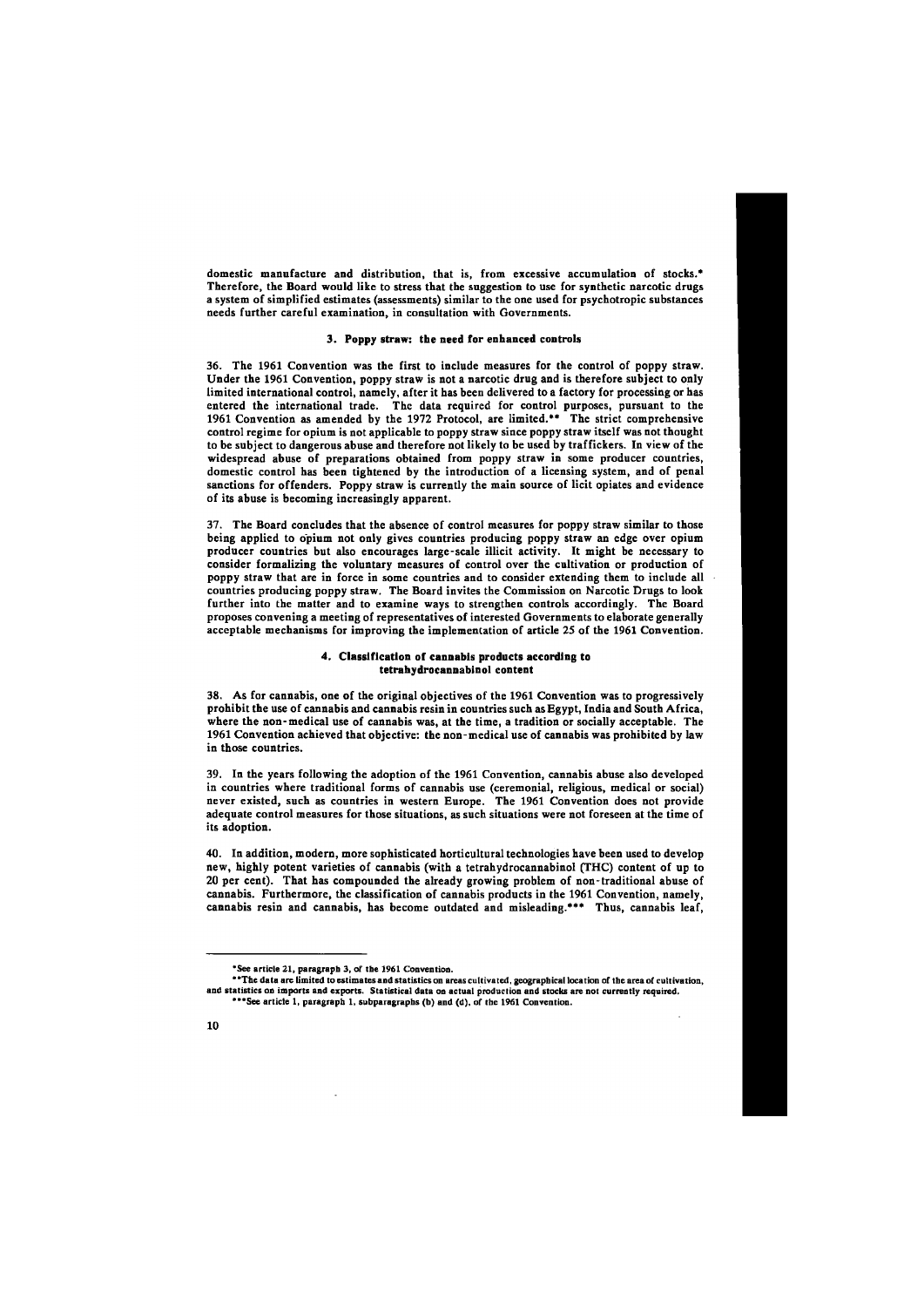regardless of its THC content, is not controlled under that Convention (except under the provisions of article 28, paragraph 3).

41. Therefore, the Board recommends that consideration should be given to strengthening the provisions of the 1961 Convention regarding the control of cannabis, taking into account the current situation, *inter alia,* by extending the control to cannabis leaf, which in many cases contains more THC than cannabis resin. For that purpose, it might be necessary to consider a revision of the classification of the cannabis plant and cannabis products in the 1961 Convention, ensuring that there is a correlation with the potency of the plants and the products.

#### 5. Coca leaf: a need to clarify ambiguities

42. Whereas measures for the control of cocaine and its precursors had been introduced by earlier treaties, the 1961 Convention was the first to include provisions for the control of coca bush cultivation and coca leaf production. One of the original objectives of the 1961 Convention was to limit coca bush cultivation and coca leaf production to the amounts needed for legitimate purposes.

43. Another objective of the 1961 Convention was to abolish coca leaf chewing within 25 years (article 49). While coca leaf chewing in the countries of the Andean subregion may be on the decrease, due to changing lifestyles, there is clear evidence that in some of the countries concerned that habit has not been abolished within the time-limit set by the 1961 Convention.

44. There were no specific provisions in the 1961 Convention regarding another traditional nonmedical use of coca leaf, the drinking of coca tea (i*mate de coca).* Thus, *mate de coca,* which is considered harmless and legal in several countries in South America, is an illegal activity under the provisions of both the 1961 Convention and the 1988 Convention, though that was not the intention of the plenipotentiary conferences that adopted those conventions.

45. The Board discussed the problem of the inadequate application of the provisions of the 1961 Convention governing coca leaf in its report for 1992" and, after having sent a mission to Bolivia and Peru, in its report for 1993.<sup>12</sup>

46. There is a need to examine the situation regarding States parties to the 1961 Convention that have made reservations under article 49 of that Convention. Traditional drug use that had been temporarily permitted under the 1961 Convention should be assessed, with a view to making a decision on what the approach of the international drug control system should be to that problem. A true assessment of the habit of coca leaf chewing is urgently called for.

47. There is also a need for WHO to undertake a scientific review of the value and risks of *mate de coca.* That would provide a basis for Governments to make the necessary policy-related decision to resolve the conflict between the provisions of the conventions and the ways in which the Governments and societies concerned view *mate de coca* and deal with it in legislation.

48. The Board is confident that the Commission on Narcotic Drugs, on the basis of scientific evaluation, will resolve such long-standing ambiguities, which have been undermining the conventions.

49. In addition, the Board would like the clarification of the long-standing misunderstanding of the provisions of article 14 of the 1988 Convention, which has had some bearing on the debate on coca leaf. Article 14 deals with measures to eradicate illicit cultivation of narcotic plants and to eliminate illicit demand for narcotic drugs and psychotropic substances. Paragraph 2 of article 14 states that parties to the 1988 Convention, when taking such measures, should take due account of traditional licit use, where there is historic evidence of such use. But that provision should be seen in the light of article 25 of the 1988 Convention, which stipulates that the provisions of that Convention should not derogate from any obligations undertaken by parties to the Convention

 $\sim$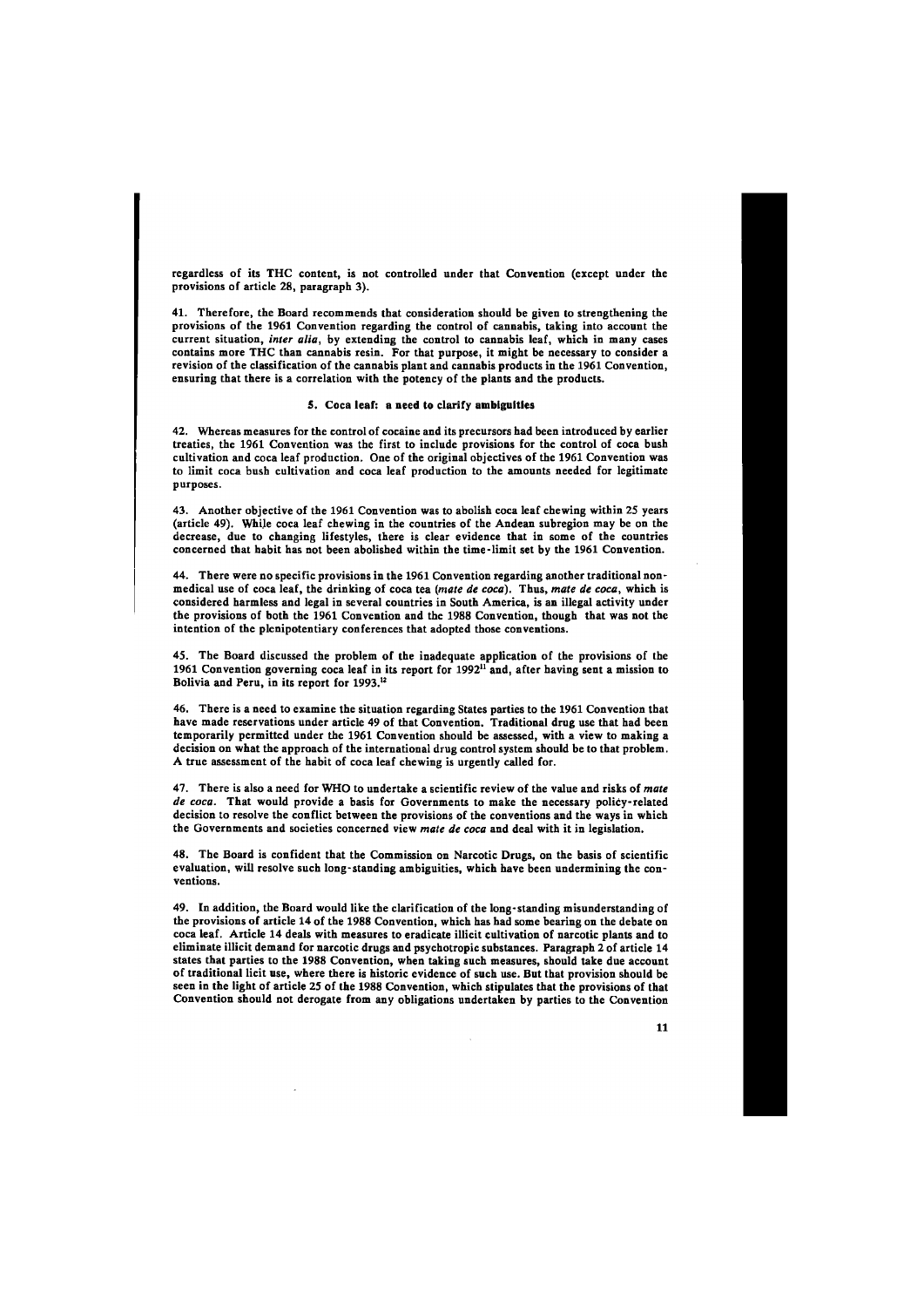under the previous international drug control conventions. Furthermore, the drafters of the 1988 Convention enhanced the non-derogatory clause by including in paragraph 1 of article 14 a provision stipulating that any measures taken pursuant to that Convention should not be less stringent than the provisions applicable to eradication of illicit cultivation of plants containing narcotic drugs and psychotropic substances under the provisions of the previous international drug control conventions.

#### **B. Suggestions concerning the Convention on Psychotropic Substances of 1971**

50. In the preamble to the 1971 Convention, the parties to that Convention expressed their determination to prevent and combat abuse of certain psychotropic substances and the illicit traffic and their recognition of the fact that the use of psychotropic substances for medical and scientific purposes was indispensable and that the availability of such substances for those purposes should not be unduly restricted.

51. At the time that the 1971 Convention was being drafted, the majority of Governments rejected the idea of controlling amphetamines, barbiturates, tranquillizers and hallucinogenics such as lysergic acid diethylamide (LSD) under the 1961 Convention. An analysis of the consequences connected with making a distinction between "narcotic drugs" and "psychotropic substances" is beyond the scope of the present report. The separation of cannabis from its active ingredient THC or of cocaine from amphetamines, however, illustrates the arbitrariness of the boundaries between the two categories. The 1971 Convention refers to two groups of substances:

(a) *Hallucinogens with no or very limited medical use:* they are placed in Schedule I of the 1971 Convention; their control regime is more strict than the one for narcotic drugs (prohibition of use except for scientific and very limited medical purposes);

(b) *Substances with legitimate medical use but also abused:* they are placed under a control less stringent than the one for narcotic drugs under the 1961 Convention; while the control regime varies between Schedules II, III and IV, the provisions for the control of international trade are less strict than for narcotic drugs, owing to the prevailing concern of Governments in 1971 about not hindering international trade in those substances.

52. Since the adoption of the 1971 Convention, important changes have occurred in medical therapy, affecting many psychotropic substances originally listed in the schedules of that Convention. In 1971, amphetamines were regarded by many Governments as indispensable medicaments; hundreds of different preparations containing amphetamines were prescribed and dispensed in several countries. Today, only small amounts of amphetamines and amphetaminetype stimulants are needed for specific and rather rare medical purposes; prescribing them for the treatment of depressive states or weight control is considered medical malpractice, and the overwhelming majority of the preparations containing amphetamines have disappeared from national pharmaceutical markets. At the same time, however, amphetamines and amphetaminetype stimulants have become the main drugs of abuse in several countries, and the clandestine manufacture, illicit distribution and smuggling of those drugs constitute major problems for law enforcement authorities. All barbiturates except phenobarbital, which is still used to control epilepsy, are regarded as outdated therapeutic agents and are no longer prescribed in many countries.

53. At the same time, the diversion of substances listed in Schedules III and IV of the 1971 Convention has taken on global dimensions. In the view of the Board, a view that was endorsed by the Commission on Narcotic Drugs and the Economic and Social Council, not including some control measures of the 1961 Convention in the 1971 Convention has hindered the prevention of diversion of substances in Schedules II, III and IV of the 1971 Convention. The Board has recommended the voluntary application of some additional provisions.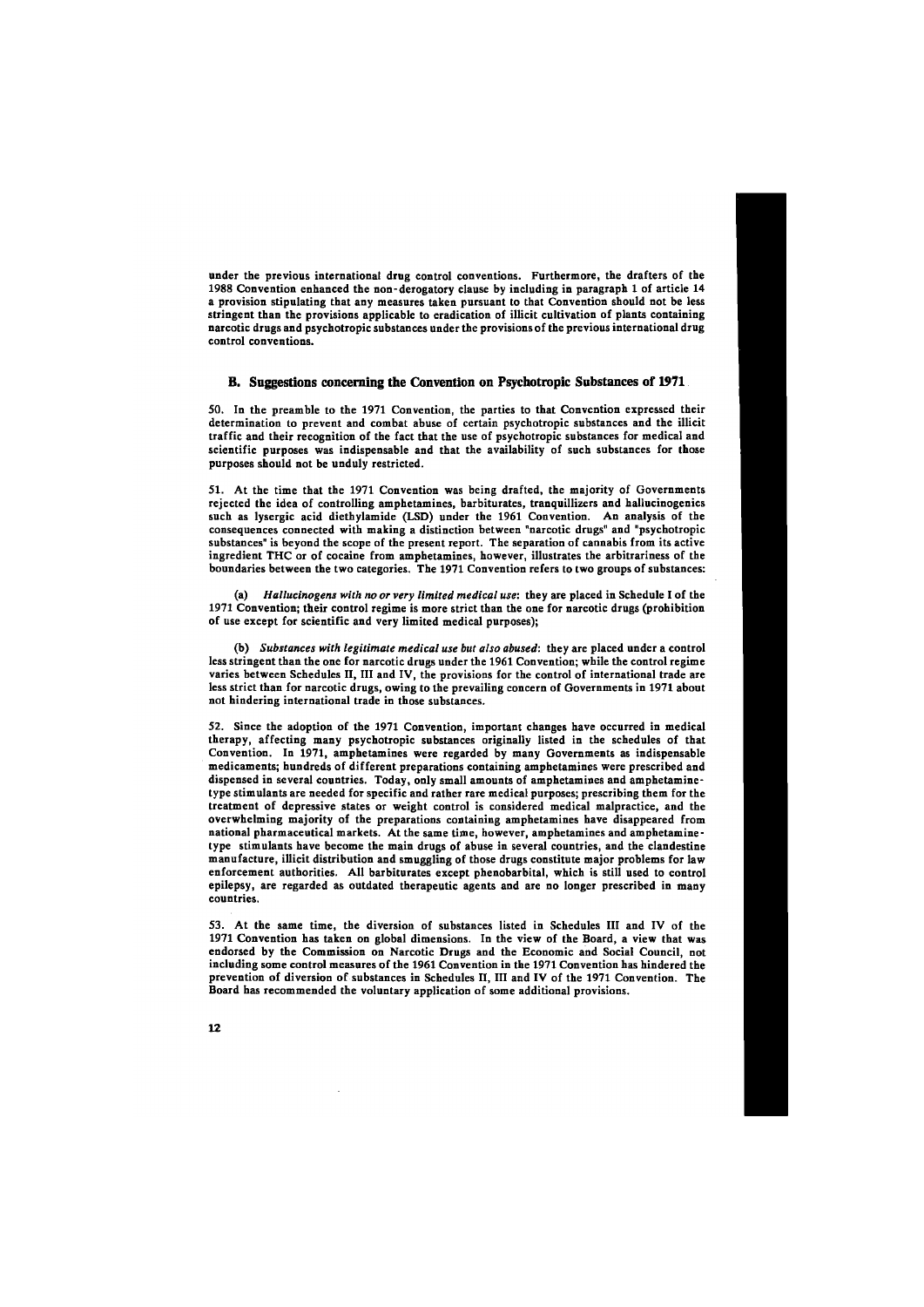54. The paragraphs below contain some suggestions by the Board on how to strengthen existing provisions of the 1971 Convention in line with Economic and Social Council resolutions. When considering ways to strengthen the controls of the 1971 Convention, it should be borne in mind that psychotropic substances have a wide medical use and should be made available for such purposes, though daily social problems should not be treated only with medicine.

#### 1. Making assessments and import and export authorizations mandatory for substances in Schedules II, III and IV of the 1971 Convention

55. Experience has shown that the objective of the 1971 Convention to prevent the diversion of psychotropic substances from licit sources into illicit channels can only be achieved if the following two prerequisites are universally established:

(a) A pre-export review of the legitimacy of each transaction must be carried out in all exporting countries, based on the requirement of mandatory export authorization or pre-export declaration;

(b) The competent authorities of exporting countries must have at their disposal during the above-mentioned pre-export review at least a rough indication of the legitimate requirements of importing countries for individual psychotropic substances.

56. With respect to substances in Schedule II of the 1971 Convention, the provisions require parties to that Convention to comply with the first prerequisite listed above (article 12) but not with the second one. With respect to substances in Schedules III and IV, neither of the prerequisites is provided for by the mandatory control measures of the 1971 Convention.

57. The Economic and Social Council, in its resolution 1981/7, invited all Governments to respond positively to the suggestion of the Board that they should assess from time to time their medical and scientific requirements for substances in Schedule II of the 1971 Convention. Consequently, the large-scale diversion of substances in Schedule II in the 1970s and in the beginning of the 1980s has been curtailed by, *inter alia,* the almost universal application by Governments of the simplified estimate system that has taken place since then. The Council has requested all Governments voluntarily to extend the system of import and export authorizations provided for in article 12, paragraph 1, of the 1971 Convention to cover international trade in substances listed in Schedules III and IV (Council resolutions 1985/15 and 1987/30); and it has invited all Governments to extend the system of simplified estimates (assessments) of annual medical and scientific requirements to include substances listed in Schedules III and IV (Council resolution 1991/44). However, those measures have not yet been universally applied and, consequently, the diversion from licit sources of substances in Schedules III and IV has continued unabated.

58. In addition to preventing diversion, a mandatory system of export authorizations for substances in Schedule III and IV of the 1971 Convention would render more efficient the mechanism for import prohibition provided for under article 13. The mechanism was expected to serve as a tool for protecting importing countries against unwanted imports of substances in Schedules II, III and IV. It has brought only partial results with respect to substances in Schedules III and IV, however, partly because exporting countries that do not have such a system for pre-export controls for those substances are not in a position to effectively enforce import prohibitions adopted by other countries. Once again, the Board would like to encourage Governments to make use of article 13, under which a country may take a decision to prohibit the import of substances found to be diverted and abused and which makes possible a better sharing of control obligations between importing and exporting countries.

59. Practical experience has shown that the provisions of the 1971 Convention cannot ensure the achievement of the treaty objectives with respect to substances in Schedules II, III and IV. The evaluation of the international drug control instruments pursuant to General Assembly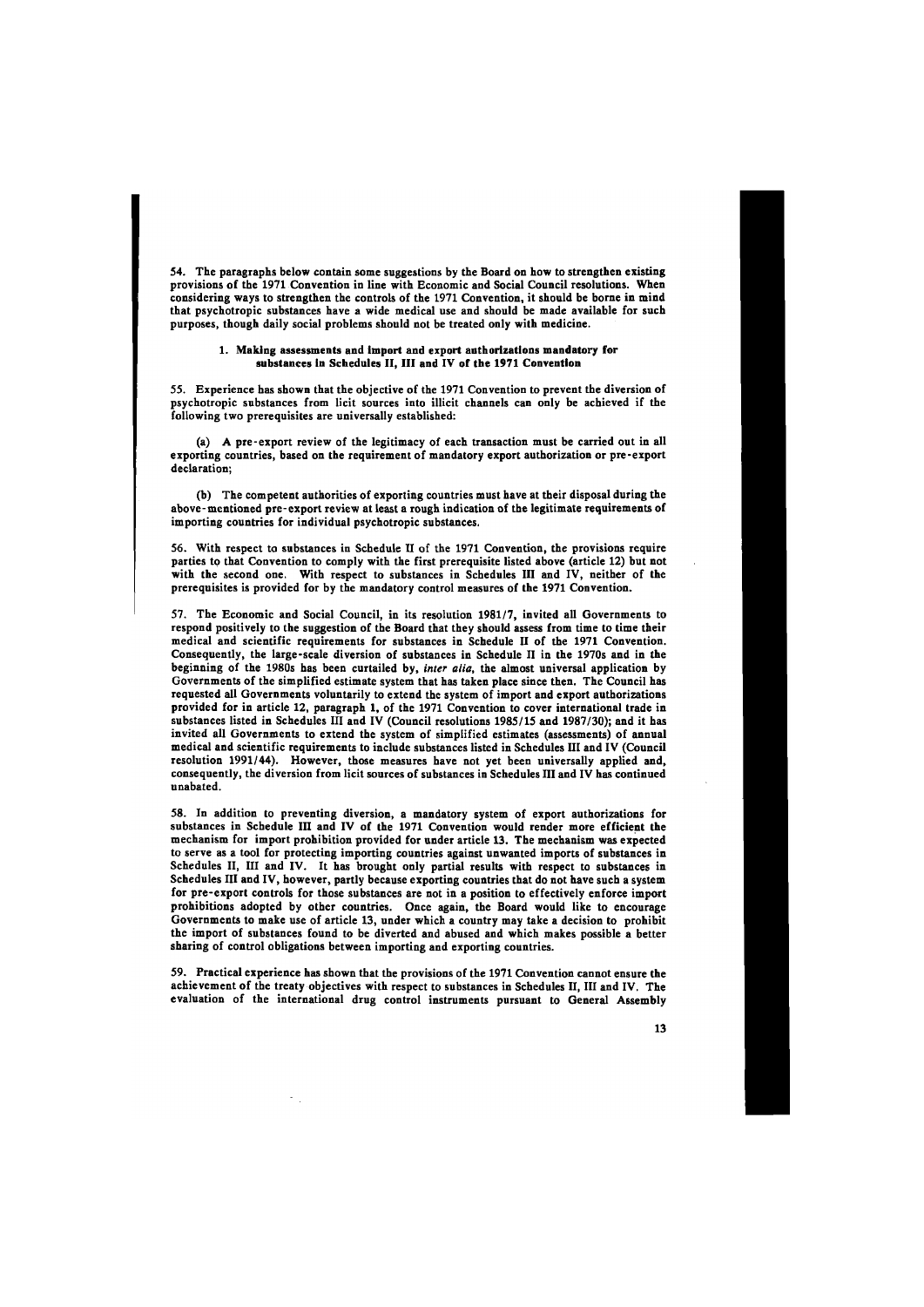resolution 48/12 presents an opportunity for proposing an amendment to the 1971 Convention in which the measures recommended by the Economic and Social Council in its resolutions 1985/15, 1987/30 and 1991/44 would be included as obligations under the 1971 Convention. That would result in a simplified estimate system for substances in Schedules II, III and IV and a system of import and export authorizations for substances in Schedules III and IV. The Board hopes that Governments will agree on those voluntary measures becoming treaty obligations.

60. The Board wishes to emphasize once again that while the control measures contained in the 1971 Convention are to be thoroughly applied, Governments should ensure that psychotropic substances used for medical purposes are available for such use.

## **2. Providing data on international trade to enable the International Narcotics Control Board to properly monitor such trade**

61. With respect to substances in Schedules III and IV of the 1971 Convention, Governments are not required under article 16 to provide the Board with detailed information on their imports and exports (countries of origin and countries of destination). Thus, the Board has been unable to fully analyse the international trade in those substances and to advise Governments on certain cases involving diversion or on shortcomings in national trade controls. The Economic and Social Council, in its resolution 1985/15, requested all Governments to voluntarily furnish information to the Board on the countries of origin of imports and the countries of destination of exports of substances listed in Schedules III and IV. Since that resolution was adopted, more and more Governments have been furnishing such information.

62. Governments should consider making the requirement of detailed reporting on countries of origin of imports and countries of destination of exports of substances in Schedules III and IV a treaty obligation. The Board hopes that there will be agreement among all parties to the 1971 Convention, after discussion by the Commission on Narcotic Drugs, on introducing such a provision in the 1971 Convention.

#### **3. Making scheduling procedures of the 1971 Convention similar to those of the 1961 Convention**

63. Clear scheduling criteria and fast scheduling decisions are key elements in the proper functioning of the international drug control system.

64. Before the adoption of the 1971 Convention, the scheduling of new drugs was a relatively speedy process because of the clear criteria used for scheduling decisions. Those criteria were defined in article 3, paragraph 3, of the 1961 Convention; consequently, any new drug liable to similar abuse and productive of similar ill effects as the drugs already under international control could be put under control without delay. Due to some commercial interests and alleged public health considerations, this "similarity concept" was abandoned by the plenipotentiary conference that adopted the 1971 Convention. In order to avoid the international control of a great number of amphetamine- and barbiturate-type drugs, the "similarity concept" was replaced by complex and contradictory criteria.

65. Introducing the new scheduling criteria into the international drug control system has had three negative consequences:

(a) In order to avoid arbitrary decisions, WHO was forced to build up a complex and lengthy "evaluation" mechanism;

(b) As a consequence of the time-consuming evaluation process, scheduling decisions have been considerably delayed, allowing the propagation of new drugs of abuse. Unscrupulous chemists and illicit traffickers often exploit this time-lag by offering other similar drug under international control;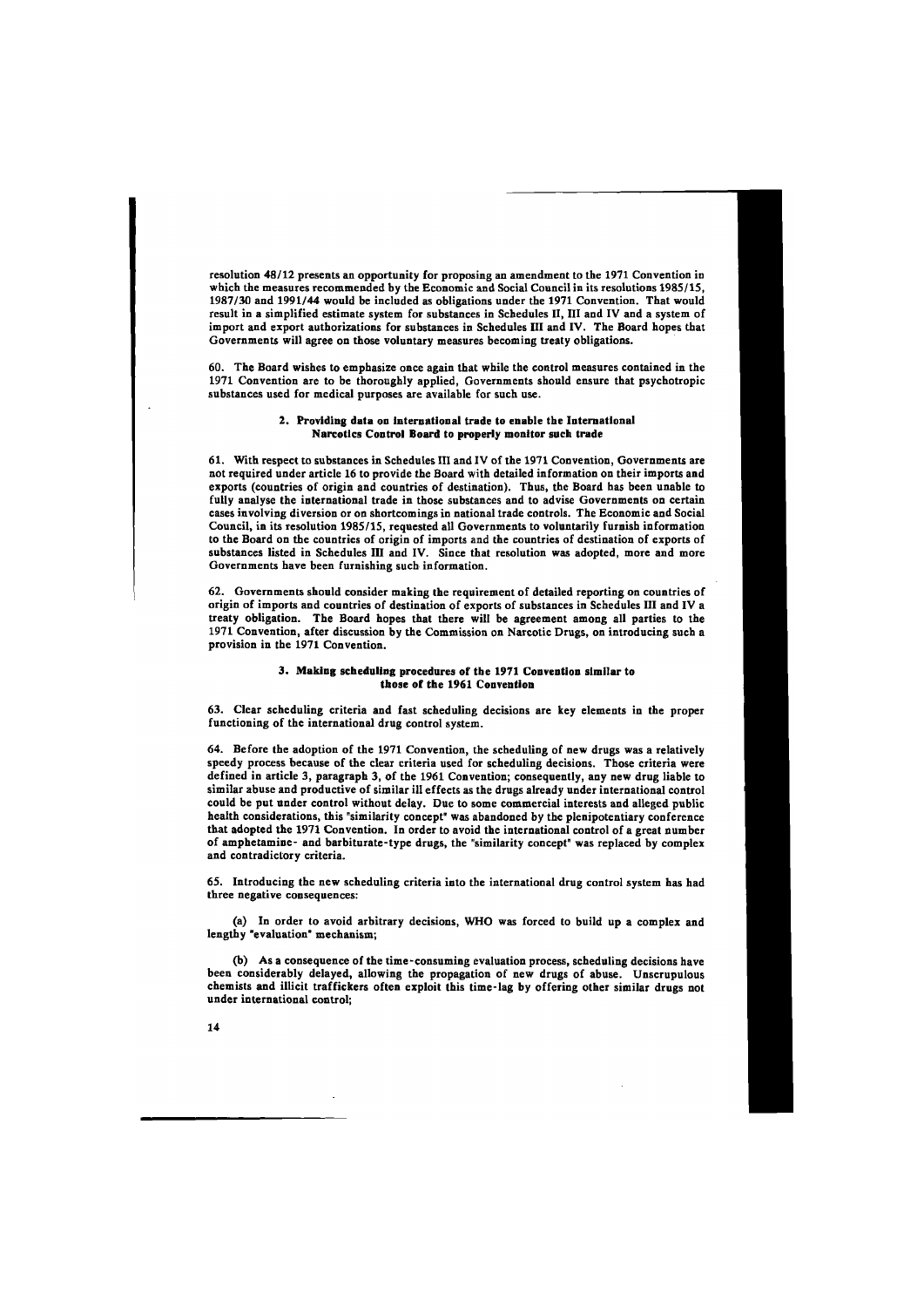(c) The ambiguity of scheduling criteria, together with the inclusion among those criteria of such requirements as evidence or likelihood of abuse constituting a serious public health and social problem, has contributed to the hesitation of Governments to send notifications for changing the scope of control of the 1971 Convention. (Only the United States of America has submitted notifications under article 2 of the 1971 Convention; all other changes in the scope of control of that Convention have been initiated by WHO.)

66. Examination of the substances scheduled under the 1971 Convention since the coming into force of that Convention reveals that applying the similarity concept would lead (with few exceptions) to the same result, only with greater speed and less energy and at less expense.

67. In the case of the 1961 Convention, scheduling decisions of the Commission on Narcotic Drugs are taken by a simple majority vote. The 1971 Convention stipulates that such decisions should be taken by a two-thirds majority of the members of the Commission. That requirement has also contributed to delayed scheduling. There have been cases in which the international control of some substances has been hindered for several years not because of votes cast against scheduling them but only because of a large number of abstentions and absent delegations.

68. In order to enhance the effectiveness of the 1961 and 1971 Conventions, consideration should be given to harmonizing the scheduling criteria and process. Amending the provisions of the 1971 Convention on scheduling to conform with those of the 1961 Convention would lead to the elimination of contradictions and to transparency and fast scheduling decisions, reducing at the same time the costs of the evaluation process.

#### **4. Procedures for the exemption of preparations from measures of control**

69. There is evidence that in many countries the provisions of the 1971 Convention with respect to the notification by Governments of the exemption of preparations from certain control measures of that Convention (article 3) are not respected. In many countries, a large number of preparations containing psychotropic substances have been procured without a medical prescription but the Governments of those countries have not notified the Secretary-General of those exemptions nor have those exemptions been reviewed by WHO. In the opinion of some Governments, the complexity of the provisions of the 1971 Convention have contributed to this treaty violation.

70. Consideration should be given to studying the reasons behind the failure of article 3 of the 1971 Convention to be implemented at the national level.

#### **5. Exemption of diagnostic kits from certain control measures**

71. The Board is aware that in a number of exporting countries import and export authorizations for international trade in diagnostic kits containing psychotropic substances or narcotic drugs are not required, as they are considered a superfluous administrative burden.

72. While that practice is certainly not a strict application of the provisions of the conventions, the Board does not object to it, as long as steps are taken to ensure that the small quantities of drugs contained in diagnostic kits are not abused. Authorities of the exporting countries concerned, however, should make sure that the legislation of importing countries is respected.

73. Exempting diagnostic kits from certain measures of control provided for under the 1971 Convention or following the procedure laid down in the 1961 Convention, involving both WHO and the Commission on Narcotic Drugs, would be a complex and cumbersome exercise.

74. In the opinion of the Board, the Commission should endorse in a resolution the practice of not requiring import and export authorizations for international trade in diagnostic kits containing

psychotropic substances or narcotic drugs.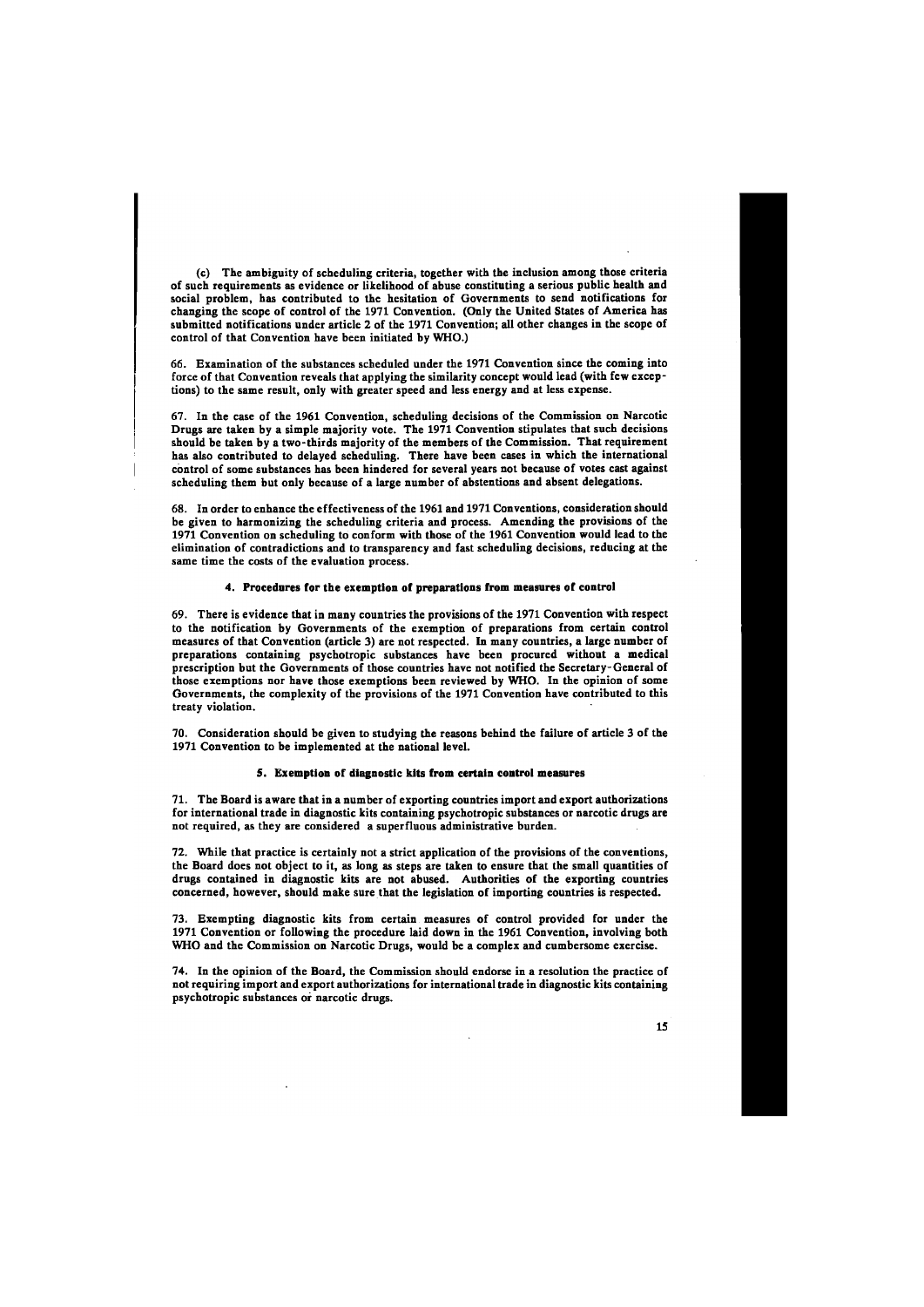# **C. Suggestions concerning the United Nations Convention against Illicit Traffic in Narcotic Drugs and Psychotropic Substances of 1988**

75. As the 1988 Convention entered into force only on 11 November 1990, it would be premature to evaluate the functioning of that Convention as a whole. Any such evaluation, to be meaningful, should be done on the basis of the accumulated experiences of Governments. Individual and collective action has been and continues to be taken by Governments as a matter of priority to implement the provisions of, *inter alia,* article 12, on the control of precursors, and articles 3 and 5, especially as they relate to money-laundering. It may therefore be appropriate to make some preliminary observations on how the provisions of article 12 function and to briefly assess present treaty-based efforts to combat the laundering of profits derived from drug trafficking.

76. The provisions of the 1988 Convention relate to provisions of the 1961 and 1971 Conventions and make their implementation more effective. Indeed, many of the provisions of the 1988 Convention are concrete tools for international cooperation aimed at achieving the objectives of the 1961 and 1971 Conventions of preventing the use of and trafficking in drugs for nonmedical purposes. The Board wishes to stress the importance of all the innovative provisions of the 1988 Convention and invites Governments to work with the Board in making use of those instruments in the struggle against illicit drug trafficking. In carrying out its various activities, including its missions and the preparation of its annual report, the Board is cognizant of its responsibilities under the 1988 Convention and is seeking to carry them out.

#### **1. Implementation of article 12 of the 1988 Convention**

77. The objective of article 12 of the 1988 Convention is to prevent the diversion of substances frequently used in the illicit manufacture of narcotic drugs and psychotropic substances, which are included in Tables I and II of that Convention. To that end, the article provides for:

(a) Measures to control the manufacture and domestic distribution of, and international trade in, substances in Tables I and II of that Convention;

(b) Procedures for the assessment of substances for possible scheduling or rescheduling under that Convention.

78. Under article 12, the Board is required to submit to the Commission on Narcotic Drugs each year a report on the implementation by Governments of the provisions of that article. In addition, the Commission is required to review periodically the adequacy and propriety of Tables I and II.

- *(a) Prerequisites for implementing the provisions of article 12 of the 1988 Convention and possible difficulties in their implementation* 
	- *(i) Translating the general provisions of article 12 of the 1988 Convention into specific control activities*

79. Unlike the provisions of the 1961 and 1971 Conventions, article 12 of the 1988 Convention only provides for general measures of control. There is consequently a need for Governments to translate those general provisions into specific control activities. How that should be done is left to the discretion of individual Governments.

80. As for the manufacture and domestic distribution of listed substances, parties to the 1988 Convention are required to take the measures they deem appropriate to prevent diversion. It is left to the parties to that Convention themselves to determine which measures are most appropriate to the circumstances prevailing in their territories.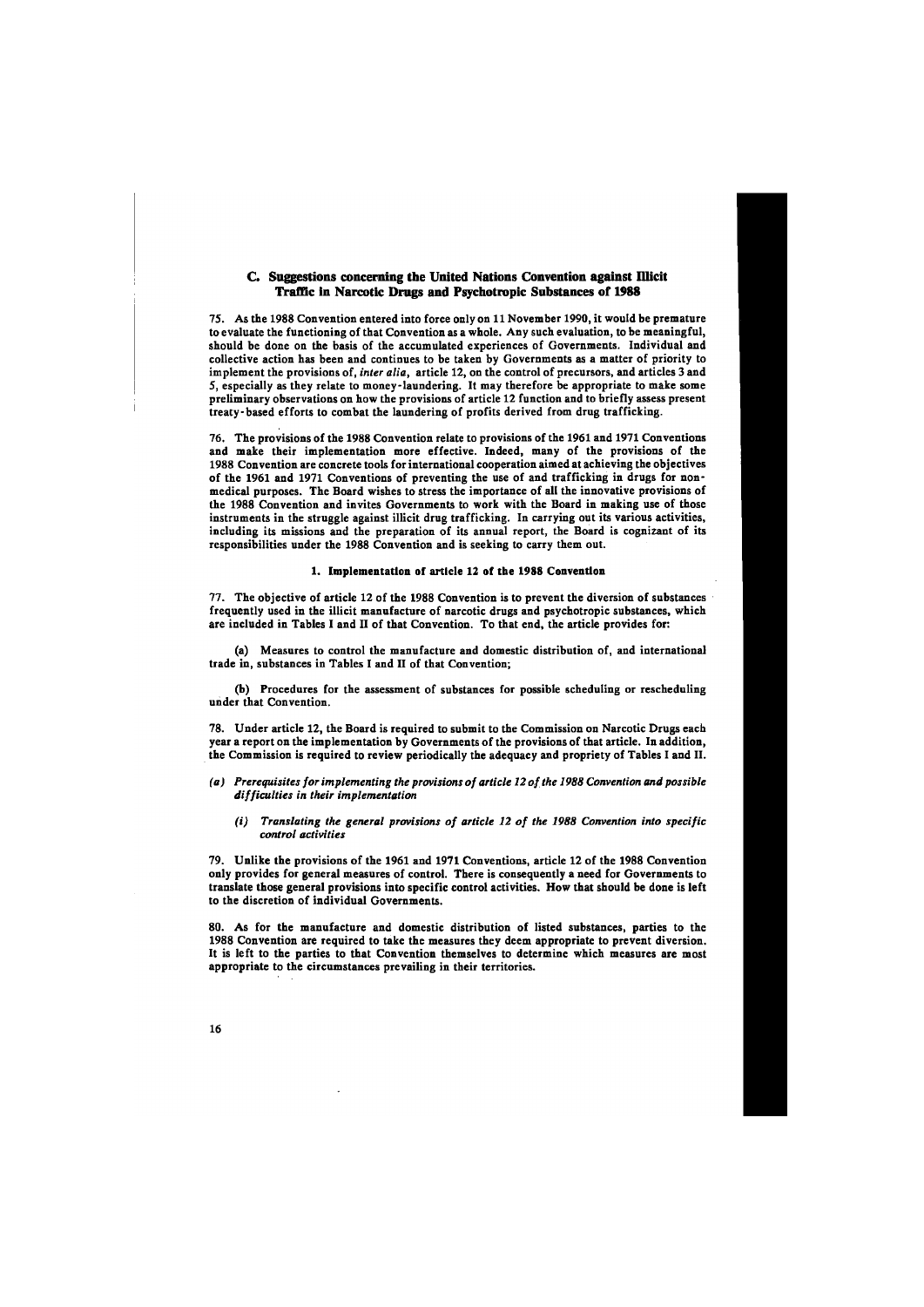81. Concerning international trade in substances listed in Tables I and II of the 1988 Convention, the measures provided for in that Convention are mandatory. The Convention requires parties (a) to establish and maintain a system to monitor international trade in such substances in order to facilitate the identification of suspicious transactions; and (b) to seize any listed substance if there is sufficient evidence to show that the substance is intended for illicit drug manufacture. How such systems and procedures should be put in place is left to the discretion of government authorities. The 1988 Convention provides no specific measures but only general guidance on how to implement its provisions in those areas.

82. A number of international groups, such as the Chemical Action Task Force, have dealt with these and other questions and have made specific proposals for concrete measures of control. The Economic and Social Council and the Commission on Narcotic Drugs have adopted a number of resolutions to promote the implementation of the 1988 Convention.

83. The fact that only general provisions are included in article 12 of the 1988 Convention leaves sufficient flexibility for adapting the controls to specific national situations. Close attention should be paid to tailoring control systems to the different requirements of, for example, chemical-producing and transit countries and countries affected by illicit drug manufacture.

#### *(ii) Problems in implementing article 12 of the 1988 Convention that are to be solved at the national level*

84. One of the most serious problems concerning the general monitoring of the licit movement of chemicals, particularly substances in Table II of the 1988 Convention, is that a large number of countries still do not have in place mechanisms enabling them to obtain information on the licit requirements for, and the general availability and use of, the substances listed in the tables of that Convention. Manufacturers, distributors, importers and exporters of such substances are unknown. It is difficult to see how, under such circumstances, adequate controls can be established.

85. Parties to the 1988 Convention are consequently not able to provide the Board with information on the licit movement of precursors. There are no specific requirements for reporting such licit movement to the Board. But under article 12 of the 1988 Convention, parties to the Convention are under the general obligation to collect such data, since it is a prerequisite to their monitoring of international trade in substances in Tables I and II\* and of any manufacture and distribution of those substances carried out in their territories.\*\* It is also information needed by the Board to make its assessment of substances in Tables I and II for possible scheduling, descheduling or rescheduling\*\*\* (see paragraph 94 below).

86. Furthermore, some Governments may be reluctant to introduce comprehensive national control mechanisms based on the provisions of article 12 of the 1988 Convention, because of fear that such controls might run counter to domestic policies on deregulation of the chemical industry, for example, or because of concern over the possible impact controls might have on licit trade in chemicals. Such concerns, however, should not hamper universal application of the provisions of the Convention. Mechanisms to prevent diversion should be carefully established so that they do not hamper legitimate trade. In particular, article 12 provides for the protection of commercial secrecy, and the Board has prepared for its secretariat guidelines on the secure handling of information.

87. The Board continues to examine the legislative and administrative efforts being made by Governments. In areas where action has been taken to put in place the necessary legislative

 $\sim 10^7$ 

"Under article 12, paragraph 8 (a), of the 1988 Convention. ""Under article 12, paragraph 4, of the 1988 Convention.

<sup>&</sup>quot;Under article 12, paragraph 9 (a), of the 1988 Convention.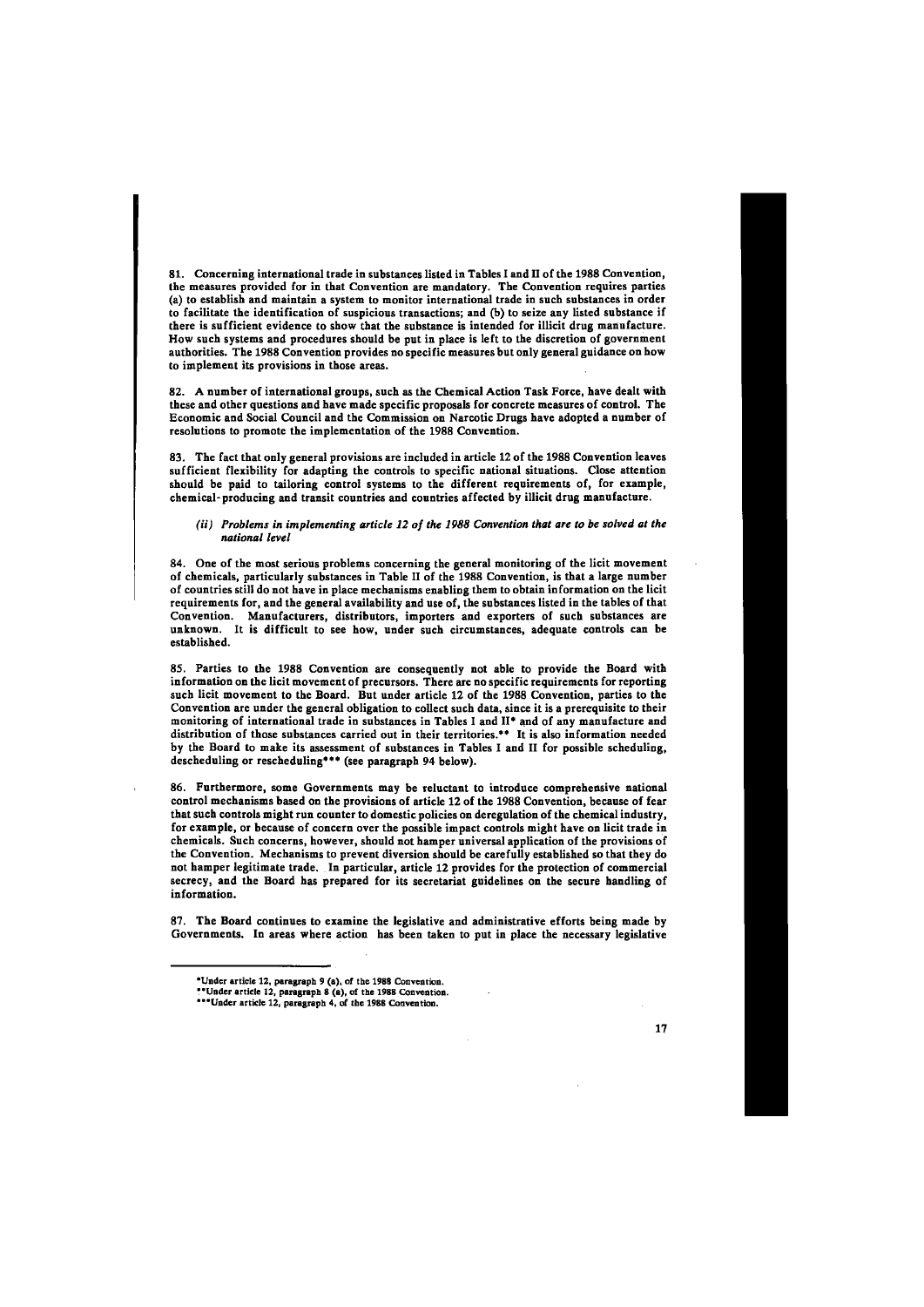instruments for precursor control, such as Asia (individual countries), Central America and the Caribbean, Europe, North America and South America, effective implementation, as well as close cooperation and joint action with other Governments, is now needed. In other areas, such as Africa and Oceania, there is a need to establish harmonized systems of control as a matter of urgency, before precursor problems of greater magnitude emerge.

88. It is increasingly being recognized that some countries without an adequate legal framework or appropriate mechanisms to monitor and regulate the production of and trade in chemicals are being used by traffickers to divert precursors into illicit channels.

89. Thus, certain problems are not inherent in the 1988 Convention but are attributable to the short time that Governments have had to implement in a concerted manner its provisions at the national level.

## *(iii) Making better use of the mechanism of pre-ex port notification for substances in Table I of the 1988 Convention*

90. As for international trade, the exchange of information between exporting, importing and transit countries, so that the countries that are the immediate recipients of shipments of precursors are alerted, has proved to be an effective means of identifying suspicious transactions.

91. One example of this is the pre-export notification requirement for substances in Table I of the 1988 Convention, contained in article 12, paragraph 10, of that Convention. The procedure is applied only when special notification is made to the Secretary-General. At present, only one country has availed itself of that requirement. The Board has noted, however, that a number of countries actually send pre-export notifications to importing countries. Export notification alone, whether it is done informally or after special notification is made to the Secretary-General, may not be sufficient to prevent diversion unless the receiving (importing or transit) country can take action to monitor the trade.

92. Recent experience in preventing diversion seems to indicate that some type of import and export authorization system may be needed to prevent diversion more effectively. Some experience in the use of this system has already been gained. The European Union has adopted a regulation requiring export authorization under certain conditions, and a few individual countries have similar requirements.

## *(b) Problems encountered by the International Narcotics Control Board in collecting data for the assessment of substances for possible change in the scope of control under article 12 of the 1988 Convention*

93. The scheduling procedure contained in article 12 of the 1988 Convention makes it possible to place substances in Tables I and II in such a way that controls most appropriate to each substance may be applied.

94. When making its assessment for possible scheduling or rescheduling, the Board is required to take into account the extent, importance and diversity of the licit and illicit use of substances; however, there is no established mechanism or obligation for Governments to collect and submit such data (see paragraph 85 above). The lack of data submitted by Governments resulted in the postponement of the assessment by the Board in 1993.

95. Although much has been achieved since 1990 and the entry into force of the 1988 Convention to prevent the diversion of precursors, the international community recognizes that much remains to be done to improve controls and to prevent chemicals from falling into the hands of illicit drug manufacturers. The need for such improvement stems not from a need to deal with major shortcomings of the 1988 Convention itself but from the fact that many countries have yet to develop the legal framework and appropriate mechanisms for the application of the measures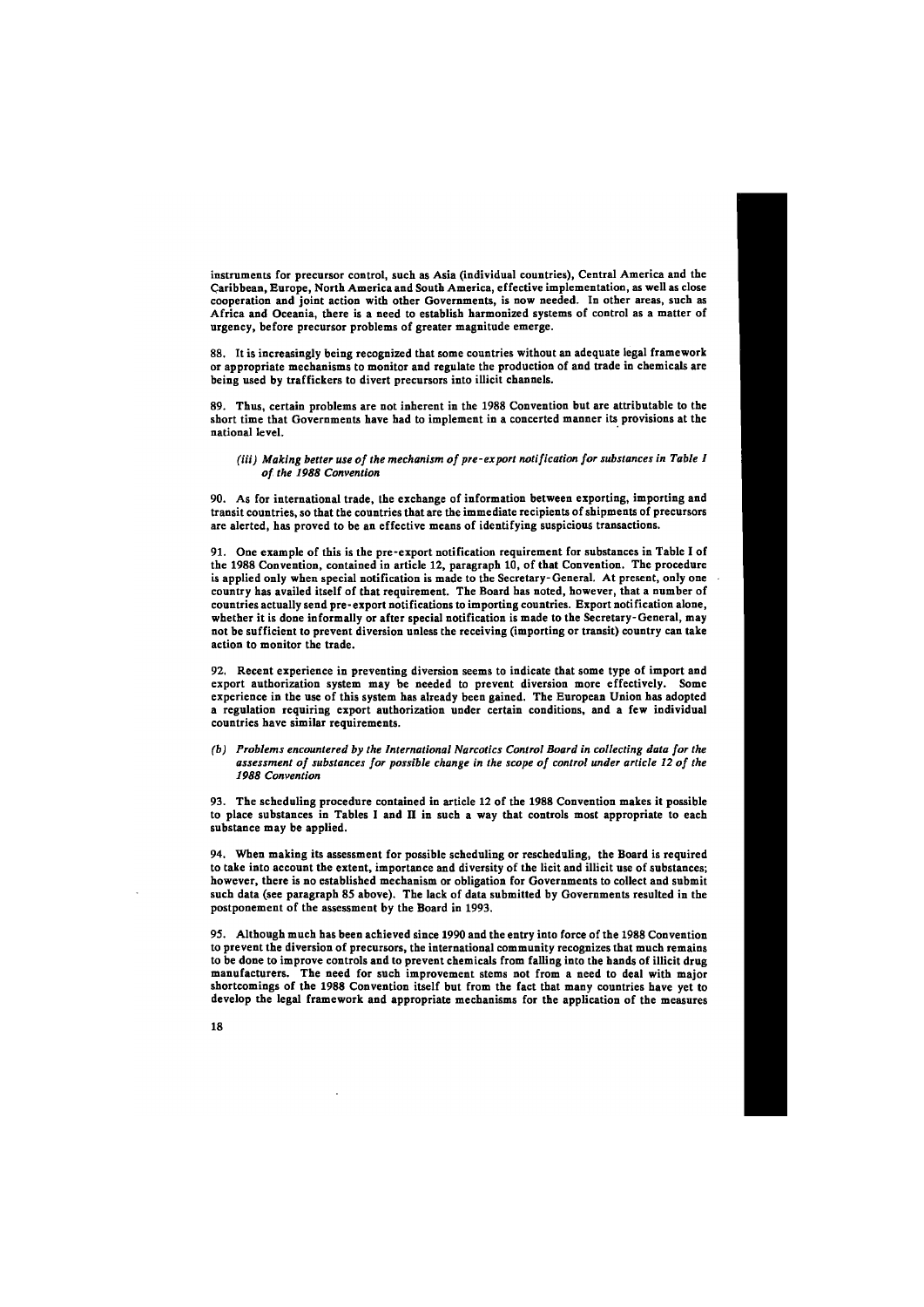provided for in that Convention. In each region of the world, despite a number of recent initiatives, there is a need for greater awareness of the importance of effective precursor controls and, in a number of countries, there are misunderstandings about the implications of such control. More generally, there is a great need for background information on the licit uses and movement of precursors. There is also a need for systems for collecting such information and for procedures for sharing the information once it has been collected. Only when those systems are in place, and practical difficulties in implementation have been identified, will it be possible to start evaluating critically the provisions in the 1988 Convention that apply to preventing the diversion of precursors. As the Board has repeatedly emphasized, particularly within regions, control measures should be harmonized so that weak controls in one country do not jeopardize the efforts of neighbouring countries with more effective controls.

#### **2. Implementation of the provisions against money-laundering contained in the 1988 Convention**

96. In its report for 1993,<sup>13</sup> the Board underscored the importance of measures against moneylaundering. Combating the laundering of proceeds derived from drug trafficking is essential to the struggle against organized crime and against illicit drug traffickers, who are motivated only by the profits to be made. At present, there is a growing consensus that measures adopted by the international community in that field must target the laundering of proceeds derived not only from illicit drug trafficking, but also from the whole range of organized criminal activities. Various measures have been adopted by Governments — individually or collectively — based on, *inter alia,* Council of the European Communities directive 91/308/EEC of 10 June 1991, on prevention of the use of the financial system for the purpose of money-laundering,<sup>14</sup> the Inter-American Drug Abuse Control Commission (CICAD) model regulations concerning laundering offences connected to illicit drug trafficking and related offences,<sup>15</sup> and the recommendations on money-laundering formulated by the Financial Action Task Force established by the heads of State or Government of the Group of Seven major industrialized countries and the President of the Commission of the European Communities. The Board notes with interest that consideration has been given to the possibility of incorporating all such international measures against the laundering of proceeds of illicit activities, including some of the measures introduced at the national level, into an international convention against the laundering of money derived from organized criminal activities.

97. The provisions of the 1988 Convention against money-laundering have yet to be fully implemented. The Board encourages Governments of States parties to the 1988 Convention to urgently adopt the necessary legislative provisions on the prevention of money-laundering and the tracing, seizure and confiscation of the instrumentalities and the proceeds of drug trafficking.

98. Methods to launder illicit profits are becoming increasingly sophisticated, often in response to the introduction of measures against money-laundering. The laundering of profits derived from drug trafficking enables trafficking organizations to avoid having those proceeds confiscated, thereby fuelling more trafficking activities. The Board therefore also recommends that parties to the 1988 Convention should, pursuant to article S of that Convention, consider ensuring the reversal of the onus of proof regarding the lawful origin of alleged proceeds or other property liable to confiscation, subject to appropriate safeguards. While few States parties to the Convention have introduced such measures, reversal of the onus of proof is often a useful legal tool for law enforcement authorities confronted with increasingly complex operations having international ramifications. With a view to enhancing cooperation between the financial sector and law enforcement authorities, the Board also notes the present efforts to make the declaration of suspicious transactions mandatory.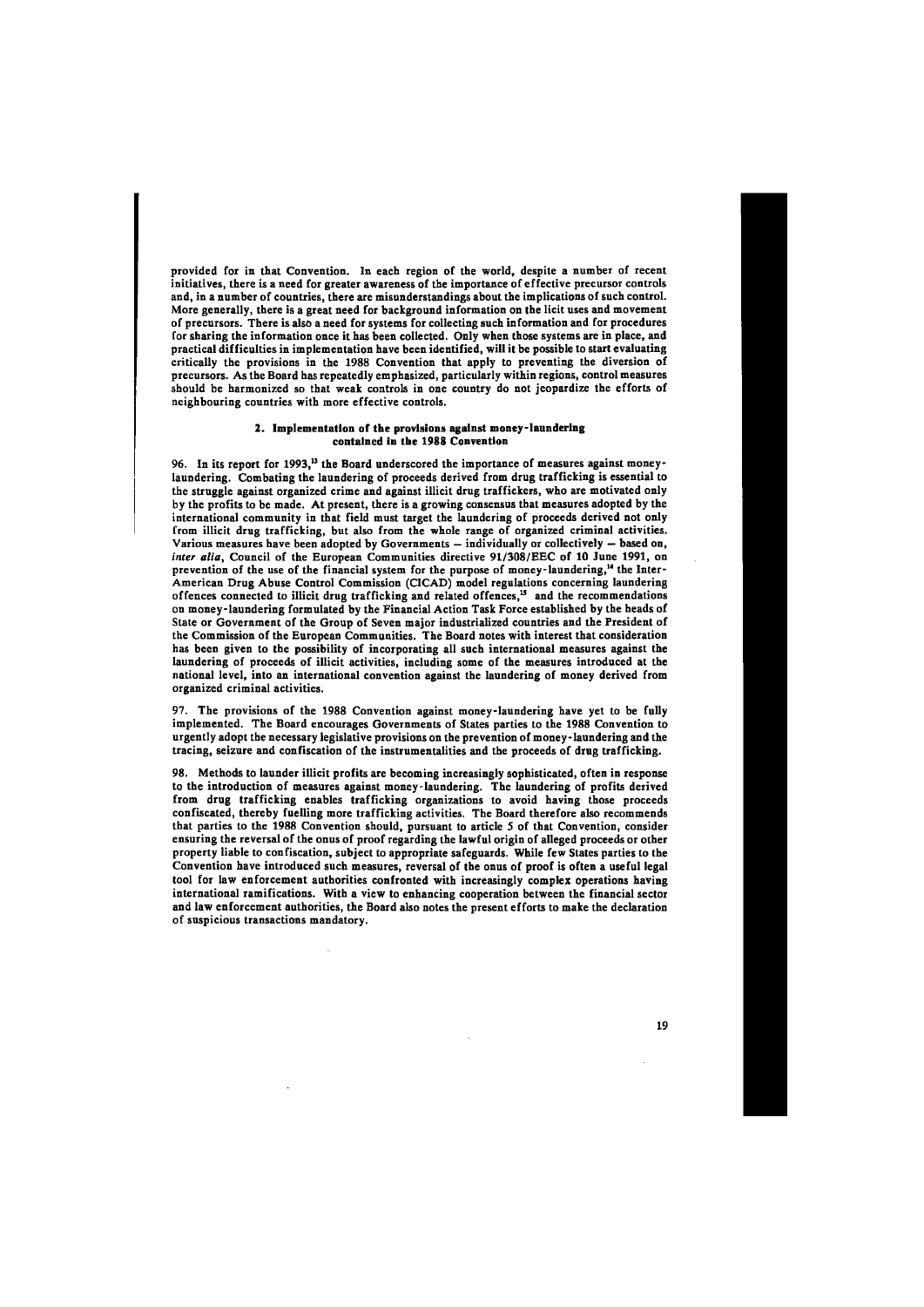# III. MONITORING THE IMPLEMENTATION OF THE INTERNATIONAL DRUG CONTROL TREATIES

# **A. Measures to be taken by the International Narcotics Control Board to ensure the implementation of the international drug control treaties**

99. The role of the Board in monitoring and promoting the implementation of the international drug control treaties is clearly defined under the 1961 and 1971 Conventions. One issue to be raised under the present evaluation exercise is the measures to be taken by the Board to ensure the execution of the treaties, which are spelt out in article 14 of the 1961 Convention and article 19 of the 1971 Convention. Several steps are foreseen; for example, the Board, if it has reason to believe that the aims of one of the conventions are being seriously endangered by reason of the failure of any country or territory to implement its provisions, has the right to ask for explanations from the Government concerned, to call upon the Government concerned to adopt remedial measures, and to call the matter to the attention of the parties to the convention, the Council and the Commission. As a final step, the Board, performing its "judicial" functions, may recommend to parties to the convention that they stop the import of drugs, the export of drugs, or both, from or to the country or territory concerned. Those powers are extremely important and the conditions under which the Board can make use of article 14 of the 1961 Convention and article 19 of the 1971 Convention have been strictly defined.

100. Over the years, the Board, building on the practice of its predecessors (the Permanent Central Opium Board, the Permanent Central Narcotics Board and the Drug Supervisory Body) and in line with the spirit of the treaties, has established its own procedure for promoting treaty implementation, within the context of a constant diplomatic dialogue with Governments and good international cooperation. As part of that continuing dialogue, the Board has established procedures to deal with serious drug abuse and illicit trafficking situations and with problems involving treaty implementation. Those include exchanging letters with the Governments concerned, raising the problems in the annual report of the Board, sending missions to the countries concerned and mentioning the conclusions of those missions in the annual report. Within that context, the Board has often requested certain Governments to provide explanations or to take remedial measures and has frequently drawn the attention of parties to the conventions, the Economic and Social Council and the Commission to particularly worrying situations. The Board has, until now, never made use of the final steps foreseen in article 14 of the 1961 Convention and article 19 of the 1971 Convention.

101. The possibility of "local enquiries" was included in the Protocol for Limiting and Regulating the Cultivation of the Poppy Plant, the Production of, International and Wholesale Trade in, and Use of Opium, signed in 1953,<sup>15</sup> but was not included in article 14 of the 1961 Convention and article 19 of the 1971 Convention. No provisions in the conventions, however, explicitly prevent the Board from undertaking missions in the context of situations warranting the implementation of either of those two articles. The Board believes that an explicit provision for conducting "local inquiries" of a more technical nature than those of its regular missions would be useful in the context of the measures to ensure the execution of the treaties.

# **B. Technical assistance**

102. The Board, when it identifies shortcomings in treaty implementation, has the right to recommend that various forms of technical assistance should be provided by the United Nations system to a country to further the objectives of the 1961 Convention as amended by the 1972 Protocol.\* The results and effectiveness of technical assistance provided to Governments to counteract illicit traffic and the abuse of drugs should be evaluated more systematically.

'See article 14 *bis* of the 1961 Convention as amended by the 1972 Protocol.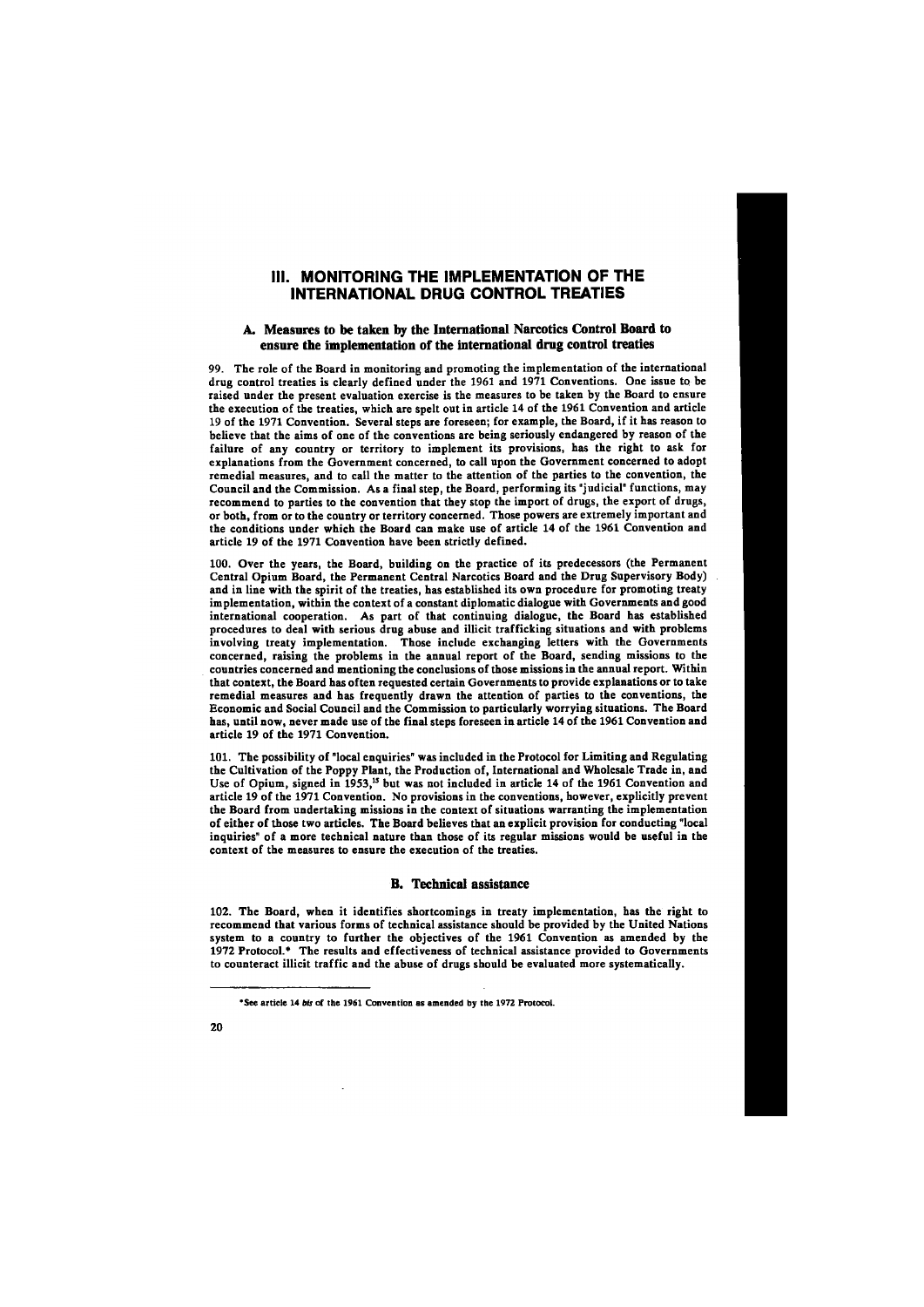103. One major area of emphasis of technical assistance aimed at supply reduction is alternative development, which is embedded in the provisions of the 1988 Convention.\* Alternative development contributes to the solution of precise and geographically limited problems of illicit cultivation. However, the Board wishes to stress that alternative development alone, without other strategies dealing with illicit drug demand and trafficking, like any other one-sided measure, will not be effective in combating the drug problem.

## **C. Importance of monitoring and promoting treaty implementation**

104. The budget of the Board has experienced negative growth in real terms at the same time that its work has expanded (with, for example, the increased number of substances under control and the coming into force of the 1988 Convention). Nevertheless the Board has done its utmost to fulfil its obligations. The Board, given the financial resources available to it, does not consider itself to be adequately equipped to exercise its functions of monitoring all dimensions of treaty implementation and of assessing on a regular basis the effectiveness of the treaties. The Board has undertaken a review of the budget and staff resources needed for implementing its monitoring functions under the 1961 Convention, the 1971 Convention and the 1988 Convention and will make available the results of the assessment.

105. It is particularly important for national drug control legislation to be continuously reviewed and evaluated in a systematic manner in order to determine whether the provisions of the international drug control treaties are being implemented by Governments. The Board is not equipped at present to conduct such an analysis on a regular, country-by-country basis, though it does review the adequacy of national legislation during some of its missions and on the basis of the information it receives from Governments. The Commission on Narcotic Drugs will have before it at its thirty-eighth session a review by UNDCP of the implementation of the treaty provisions in national legislation, which the Board hopes will contribute to providing a basis for the beginning of a general evaluation. UNDCP is assisting countries in bringing their national legislation in line with the provisions of the international drug control treaties.

the effectiveness of eradication efforts and that such cooperation may include support, when appropriate, for inte rural development leading to economically viable alternatives to illicit cultivation.

# **D. Implementation of the international drag control treaties as regards sanctions for drag offences**

106. So far, there has not been a systematic evaluation of the extent to which Governments have, under domestic law, established as punishable offences the acts stipulated to be defined as such by the international drug control conventions or of whether Governments have provided for the appropriate sanctions in the spirit of the conventions.

107. On the question of legalization on the non-medical use of drugs, the Board, in its report for 1992,<sup>16</sup> attempted to clarify the obligation of parties to the international drug control conventions. Parties to the conventions are required to establish as punishable offences under law the cultivation, purchase or possession of narcotic drugs or psychotropic substances for personal consumption contrary to the provisions of the conventions. Article 3, paragraph 2, of the 1988 Convention stipulates that parties to that Convention should establish such acts as criminal offences. The conventions, however, do not require parties to apply the sanctions provided for in their domestic legislation. They allow parties to deal with drug abusers with alternative nonpenal measures. In some countries, however, neither penal sanctions nor alternative measures are applied. Such ambiguous situations may be an entry point for de facto legalization of drugs and should be dealt with as a matter of urgency.

<sup>•</sup>Article 14, paragraph 3 (a), of the 1988 Convention states that parties to the Convention may cooperate to increase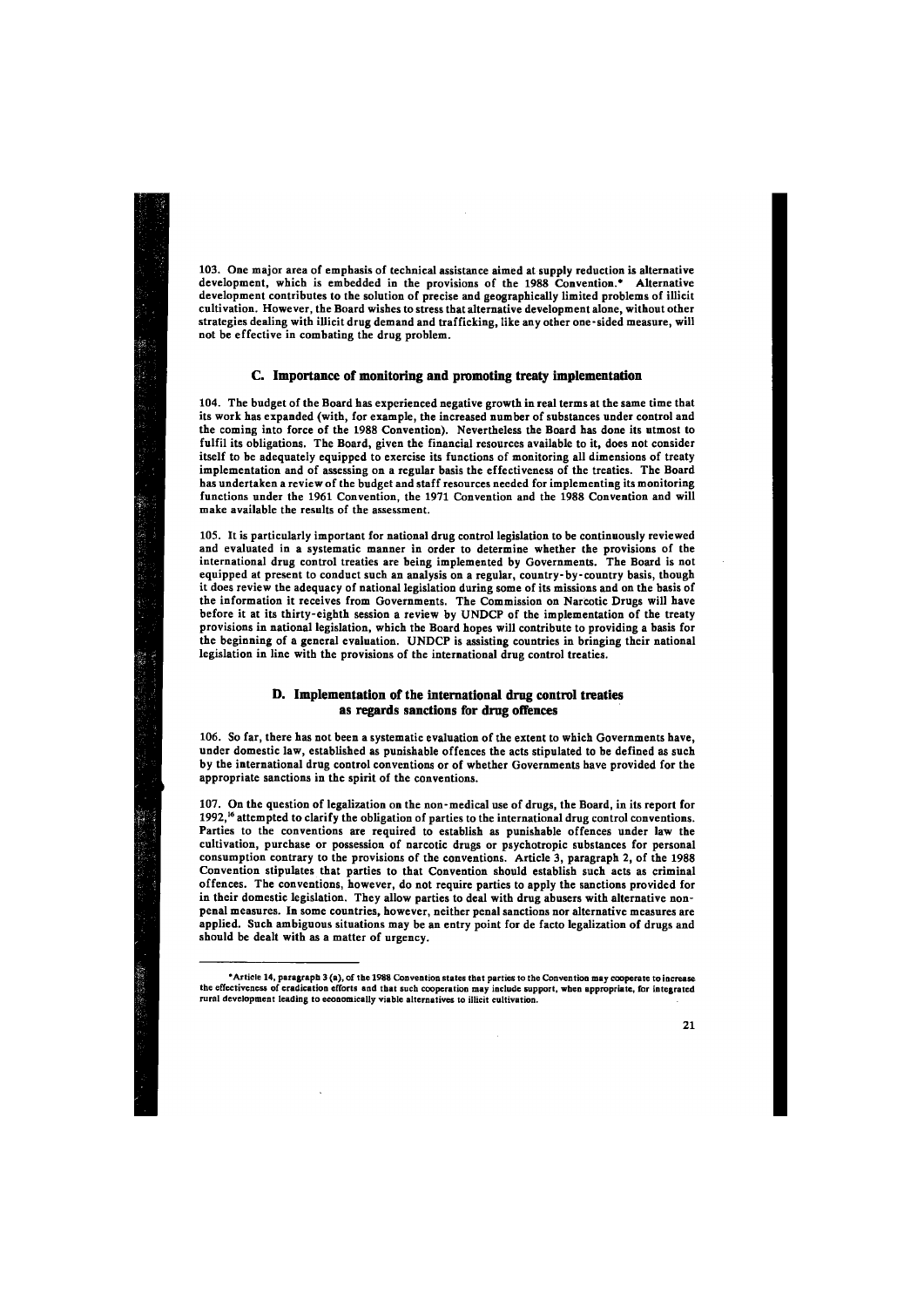108. The Board wishes to underline the fact that the conventions provide for alternatives to conviction or punishment. In many circumstances, those alternatives provide a better instrument with which to deal with the problem of drug abuse, which imprisonment would not solve. Alternatives foreseen in the conventions include treatment, education, after-care, rehabilitation or social reintegration. Further to article 3 of the 1988 Convention, which is more specific on this aspect, such measures may be provided as alternatives to conviction or imprisonment, in minor cases and for offences of possession, purchase or cultivation for personal consumption, and in addition to conviction or imprisonment for other offences defined in that Convention. The extent to which Governments have actually provided such alternatives is not known. In addition, the conventions do not define precisely the scope and main characteristics of such alternatives, and there might be room for interpretations that would not be in line with the spirit of the conventions. At the request of the Commission on Narcotic Drugs, for its thirty-eighth session UNDCP is preparing a report on alternatives to incarceration.

 $\bar{z}$ 

**22** 

 $\mathcal{L}$ 

 $\sim$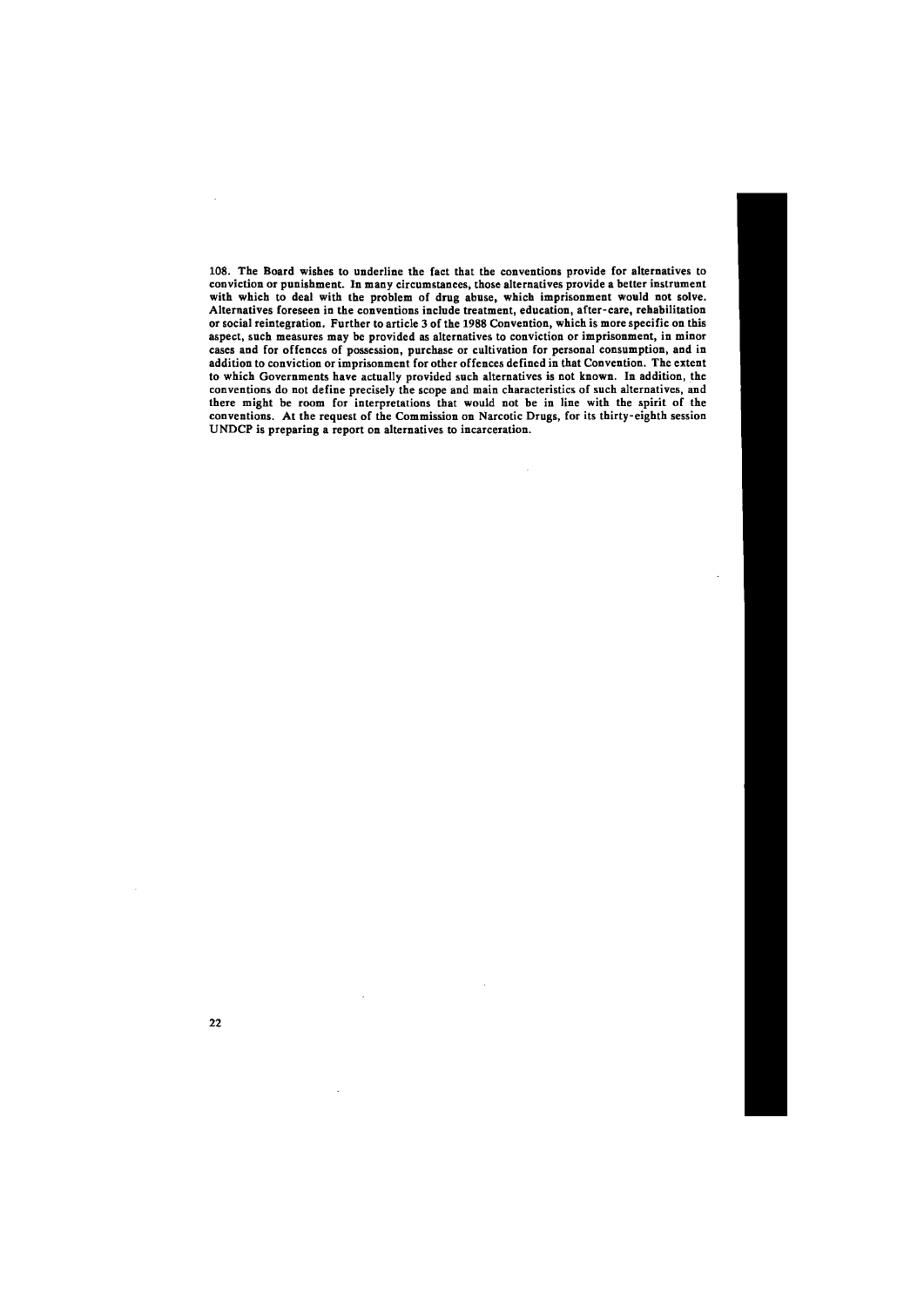# IV. CONCLUSION

109. Each of the different international drug control conventions adopted during the past few decades was developed based on the particular situation that prevailed when it was designed. Each of their provisions is the outcome of various national or international drug control experiences, of the exchange of views and expertise, and of compromises between various national situations and priorities. The history of international drug control reflects its various stages of development, and each international instrument was a necessary condition for moving to the next stage and identifying, designing and implementing the provisions of the next instrument. The main drug control conventions are mutually supportive and none of them alone would be a perfect instrument. As mentioned in the preamble to the 1988 Convention, the parties to that Convention recognized the need to reinforce and supplement the measures provided in the 1961 Convention as amended by the 1972 Protocol and the 1971 Convention.

110. In the fight against drug abuse and illicit trafficking, the role of the international drug control conventions is of crucial importance. They constitute the legislative foundation of the United Nations drug control system and the basis for common efforts and mutual legal action involving all States. They create obligations for the overwhelming majority of States in the world and those States have accepted those obligations of their own will. There are four basic conditions that are necessary to ensure the efficacy of those conventions:

(a) The conventions require universal adherence. Loopholes in the global preventive network are constantly being exploited by criminal organizations. A serious problem in the implementation of the control system for psychotropic substances, in particular, stems from the fact that some major manufacturing and exporting countries have not yet acceded to the 1971 Convention. Indeed, a large part of the shortcomings of the international drug control system may be attributed to the fact that the conventions were meant to be universal but have not yet been universally adopted;

(b) Adherence is not enough; provisions of the international drug control treaties must be properly implemented at the national level. The treaty requirements must be regarded as minimum common denominators that must be supplemented by specific national measures. In many areas, national controls are below those minimum requirements. In particular, some countries, including States parties to the 1971 Convention, do not yet control international trade in all psychotropic substances. In some countries, difficulties in treaty implementation are related (a) to the absence of a special drug control administration to carry out the provisions of the conventions, which is essential to the effective coordination of drug control activities; and (b) to the lack of sufficiently trained and qualified personnel and of adequate financial resources for drug control administrations, because of the overall economic situation in some countries or the low government priority given to drug control. In addition, a number of developing countries find it difficult to enforce several treaty requirements, such as the control of imported narcotic drugs or psychotropic substances at national borders or the control of the internal distribution channel for pharmaceuticals, particularly for psychotropic substances. It is the duty and in the interest of every State to assist, within its capacity, other States by providing them with the necessary resources for the fulfilment of their national responsibilities. Demand reduction, supply reduction and the fight against illicit traffic, as well as cooperation and solidarity with other countries, constitute integral elements of the implementation of treaty requirements at the national level;

≸

(c) Thorough implementation of treaty requirements at the international level, including cooperation among Governments and with the Board, is another key factor of efficient drug control. More specifically, the Board has repeatedly drawn the attention of the international community to the non-compliance of a number of Governments with the reporting requirements set by the international drug control conventions and the Economic and Social Council in its

resolutions. Such non-compliance is often indicative of deficiencies in national drug control

 $\sim$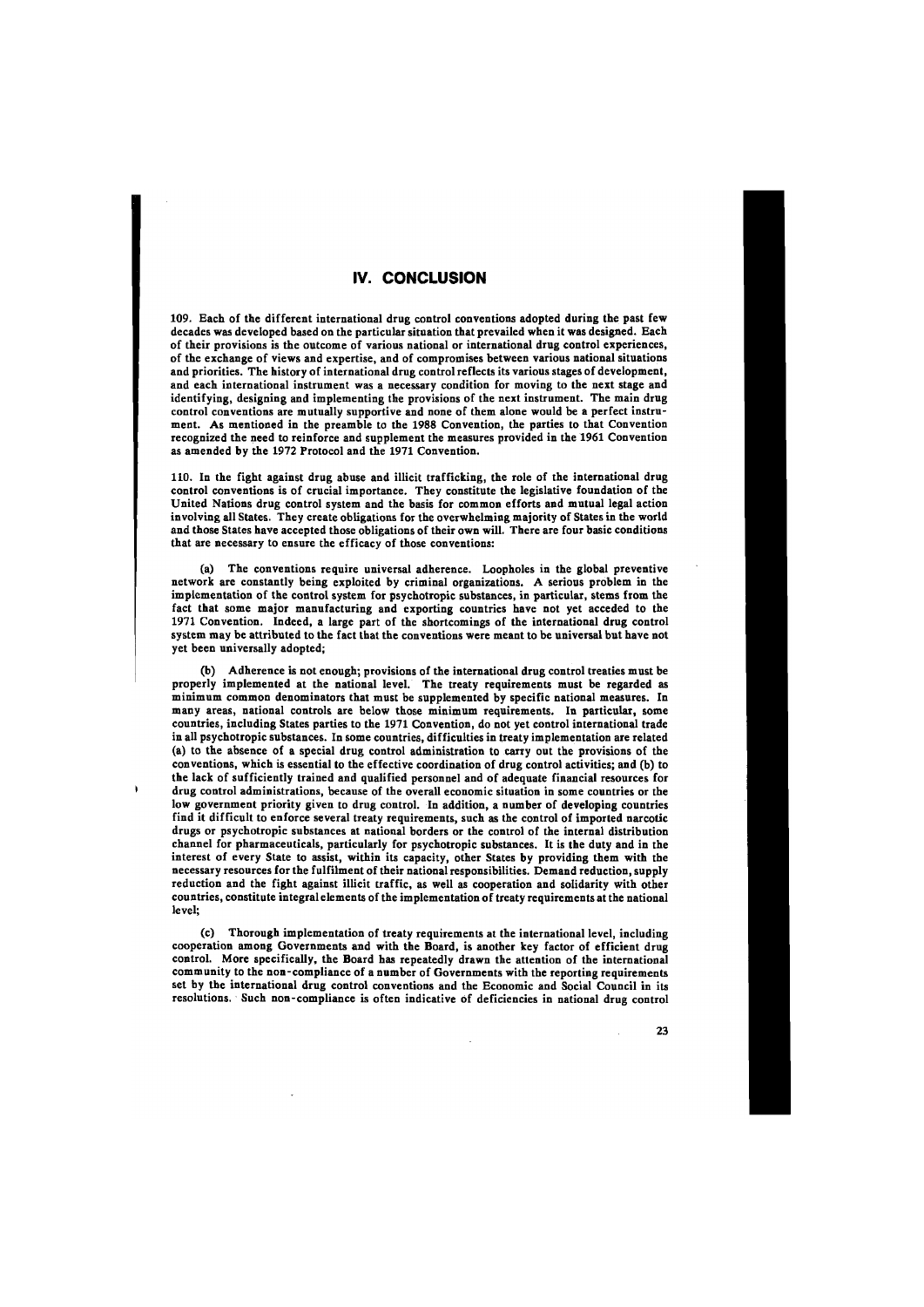systems and in national implementation of treaty provisions. With a view to facilitating overall reporting to the Board and the Secretary-General, the Commission on Narcotic Drugs and the Board have encouraged the use of electronic data transmission and storage. The associated problems of confidentiality and authenticity of the information submitted are being considered by the Board with the support of UNDCP;

(d) Drug abuse and illicit trafficking are dynamic processes; consequently, any effective responses to them must also be dynamic. The international drug control system depends not only on the adequate functioning of government authorities, but also on the proper functioning of international bodies and organizations (the Board, the Commission on Narcotic Drugs, UNDCP, WHO etc.) responsible for the rapid adaptation of that system to the fast-changing drug scene. The adoption of timely decisions on scheduling, the updating of treaty provisions, the incorporation of new drug control measures into the existing conventions, and the provision of appropriate and timely technical assistance to Governments to overcome difficulties constitute major areas to be focused on in order to ensure the efficacy of the global fight against illicit drug cultivation, production, manufacture, trade and abuse.

#### *Notes*

*<sup>1</sup>Report of the International Narcotics Control Board for 1994* (United Nations publication, Sales No. E.95.XI.4).

<sup>2</sup>United Nations, *Treaty Series*, vol. 520, No. 7515.

•Ibid., vol. 1019, No. 14956.

4 Ibid., vol. 976, No. 14152.

*<sup>5</sup>Official Records of the United Nations Conference for the Adoption of a Convention against Illicit Traffic in Narcotic Drugs and Psychotropic Substances, Vienna, 25 November-20 December 1988* (United Nations publication, Sales No. E.94.XI.5), vol. I.

*<sup>6</sup>Report of the International Narcotics Control Board for 1993* (United Nations publication, Sales No. E.94.XI.2), paras. 13-31.

*''Report of the International Conference on Drug Abuse and Illicit Trafficking, Vienna, 17- 26 June 1986* (United Nations publication, Sales No. E.87.I.18), chap. I, sect. A.

*<sup>8</sup>Report of the International Narcotics Control Board for 1993* ..., para. 23.

*<sup>9</sup>Report of the International Narcotics Control Board for 1992* (United Nations publication, Sales No. E.93.XI.1), paras. 13-24.

<sup>10</sup>See *Report of the International Narcotics Control Board for 1994* ..., paras. 281-286.

*<sup>n</sup>Report of the International Narcotics Control Board for 1992* ..., paras. 25-28.

*<sup>12</sup>Report of the International Narcotics Control Board for 1993* ..., para. 211.

<sup>13</sup>Ibid., paras. 34-37.

*<sup>14</sup>Official Journal of the European Communities,* No. L 166/77.

"United Nations, *Treaty Series*, vol. 456, No. 6555.

*<sup>u</sup>Report of the International Narcotics Control Board for 1992* ..., paras. 13-24.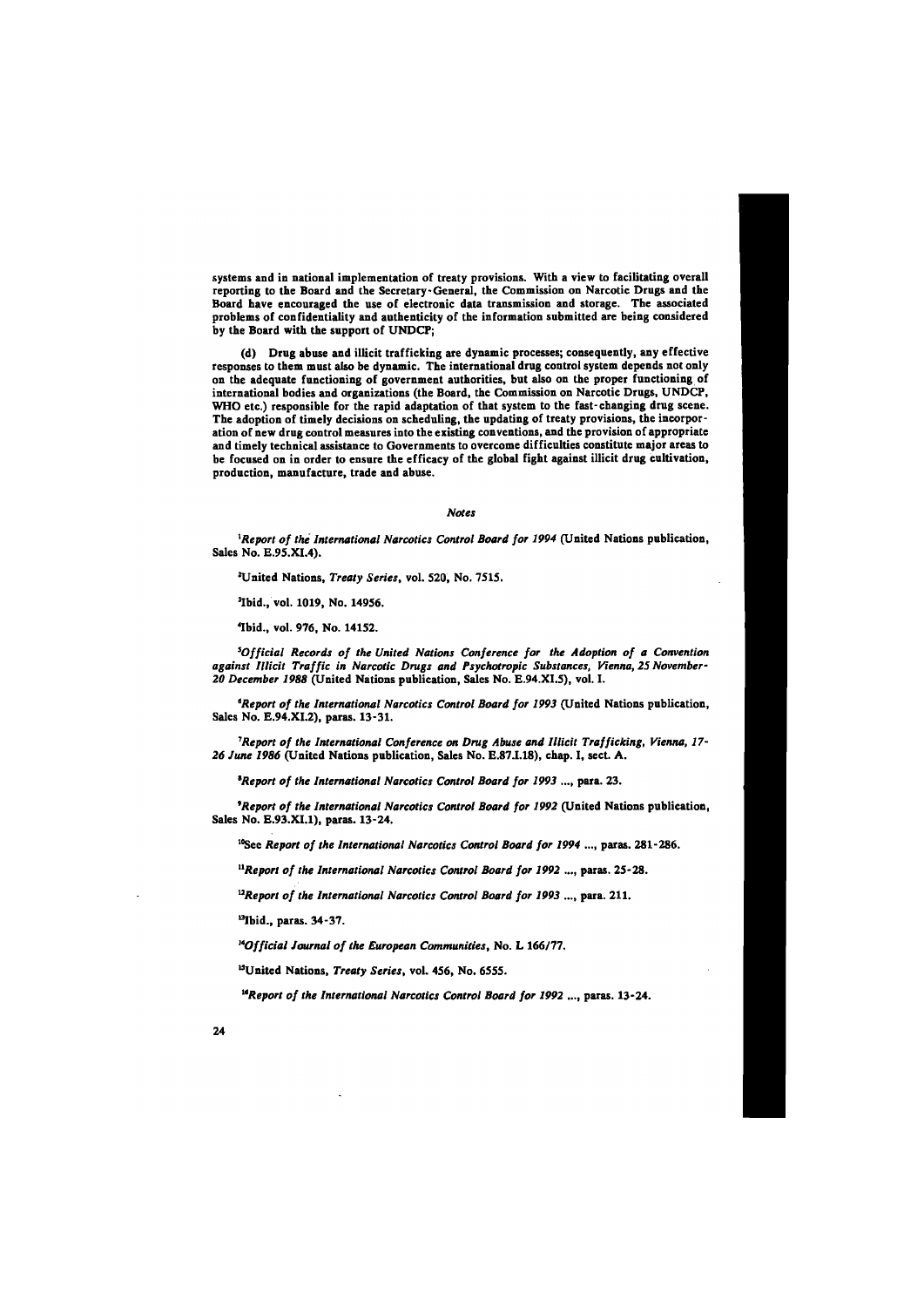### THE ROLE OF THE INTERNATIONAL NARCOTICS CONTROL BOARD

The responsibilities of the International Narcotics Control Board under the international drug control treaties are to endeavour, in cooperation with Governments, to limit the cultivation, production, manufacture and use of narcotic drugs to the amounts required for medical and scientific purposes, to ensure that the quantities of those substances required for legitimate purposes are available and to prevent illicit drug cultivation, production, manufacture, trafficking and use. Since the entry into force of the Convention on Psychotropic Substances of 1971, the functions of the Board also include the international control of such drugs. Moreover, with the entry into force of the United Nations Convention against Illicit Traffic in Narcotic Drugs and Psychotropic Substances of 1988, the Board has specific responsibilities related to the control of substances frequently used in the illicit manufacture of narcotic drugs and psychotropic substances, as well as the assessment of such substances for possible change in the scope of control of that Convention. Under the provisions of the 1988 Convention, the Board also reports annually to the Commission on Narcotic Drugs on the implementation of article 12 of that Convention.

The Board is required, in carrying out these responsibilities, to investigate all stages of the licit trade in narcotic drugs; to ensure that Governments take all the requisite measures to limit the manufacture and import of drugs to the quantities required for medical and scientific purposes; to see that precautions are taken to prevent the diversion of those substances into the illicit traffic; to determine whether there is a risk that a country may become a major centre of the illicit traffic; to ask for explanations in the event of apparent violations of the treaties; to propose appropriate remedial measures to Governments that are not fully applying the provisions of the treaties or are encountering difficulties in applying them and, where necessary, to assist Governments in overcoming such difficulties. The Board has therefore frequently recommended, especially since the adoption of the Single Convention on Narcotic Drugs of 1961 as amended by the 1972 Protocol, that multilateral or bilateral assistance, either technical or financial, or both, should be accorded to a country experiencing such difficulties. If, however, the Board notes that the measures necessary to remedy a serious situation have not been taken, it may call the matter to the attention of the parties, the Commission and the Economic and Social Council in cases where it believes that that would be the most effective way to facilitate cooperation and to improve the situation. As a last resort, the international drug control treaties empower the Board to recommend to parties that they stop importing drugs from the defaulting country, exporting drugs to it or both. Naturally, the Board does not confine itself to taking action only when serious problems have been discovered; on the contrary, it seeks to prevent major difficulties before they arise. In all cases the Board acts in close cooperation with Governments.

If the Board is to be able to perform its task, it must have the relevant information on the world drug situation as regards both licit trade and illicit traffic. Consequently, the international drug control treaties stipulate that Governments shall regularly provide the Board with such information; almost all Governments, parties and non-parties alike, are conforming to this practice. Accordingly, in cooperation with Governments, the Board administers the system of estimated world requirements of narcotic drugs and the system of statistics on narcotic drugs. The first of these systems enables the Board, in analysing future licit requirements, to verify in advance whether these requirements are reasonable; and the second enables it to exercise *ex post facto* control. Finally, the information on illicit traffic that is communicated to the Board either directly by Governments or through the competent organs of the United Nations system enables the Board to determine whether the aims of the 1961 Convention are being seriously endangered by any country and, if necessary, to take the measures described in the preceding paragraph.

 $\mathcal{L}^{\mathcal{L}}(\mathcal{A})$  and  $\mathcal{L}^{\mathcal{L}}(\mathcal{A})$  and  $\mathcal{L}^{\mathcal{L}}(\mathcal{A})$  and  $\mathcal{L}^{\mathcal{L}}(\mathcal{A})$ 

 $\mathcal{O}(\log n)$  .  $\mathcal{O}(\mathbf{A}^{\mathrm{max}})$  . The  $\mathcal{O}(\mathbf{A}^{\mathrm{max}})$